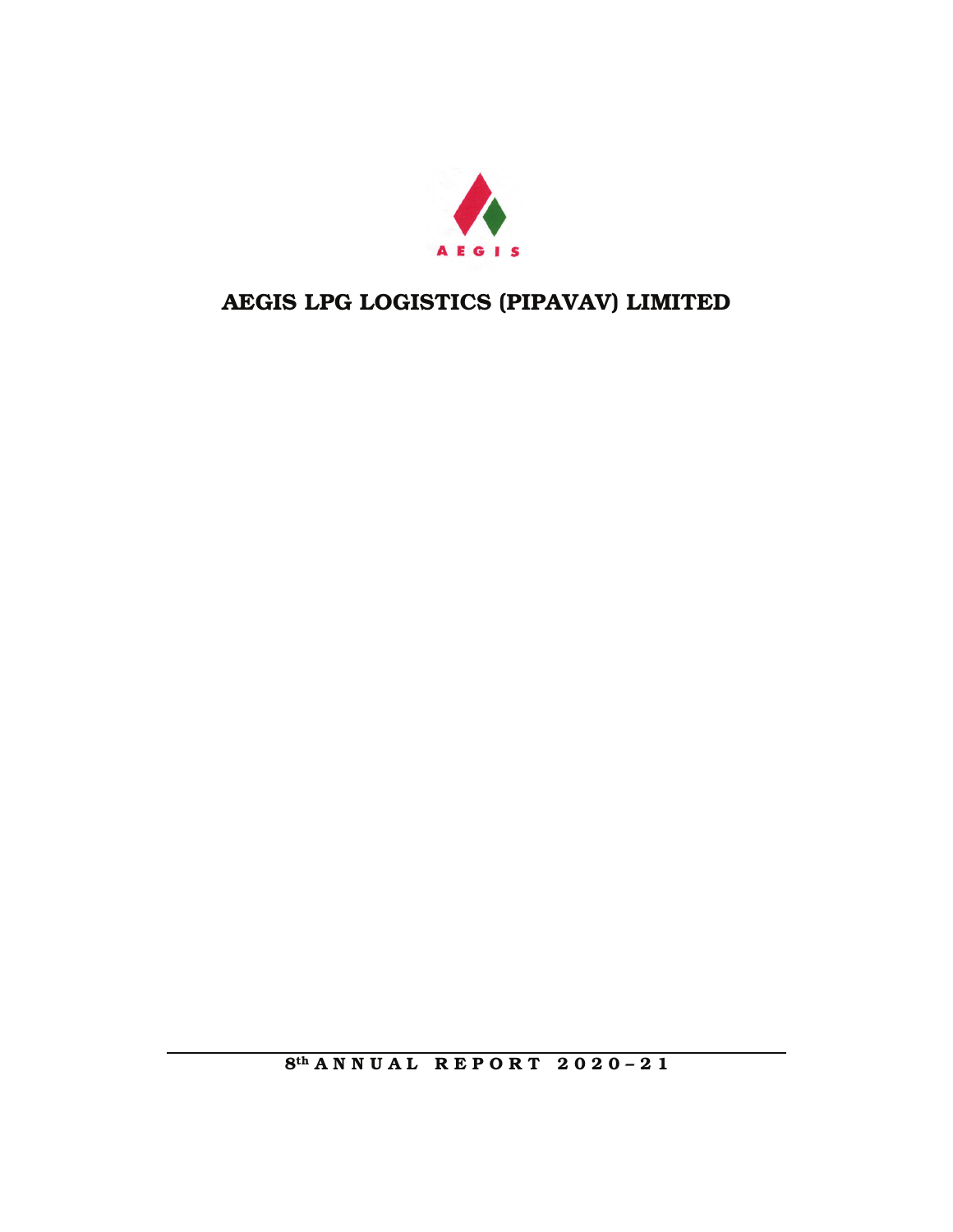

#### Board of Directors

#### **Directors**

Raj K. Chandaria Anish K. Chandaria Kanwaljit S. Nagpal

#### Auditors

CNK & Associates LLP Chartered Accountants, Mumbai

#### Bankers

Bank of Baroda

#### Registered Office

502, Skylon, G.I.D.C., Char Rasta, Vapi - 396195 Dist. Valsad Gujarat

#### Corporate Office

1202, 12th Floor, Tower B, Peninsula Business Park, Ganpatrao Kadam Marg, Lower Parel (West), Mumbai - 400 013.

Tel: 022-6666 3666 Fax: 022-6666 3777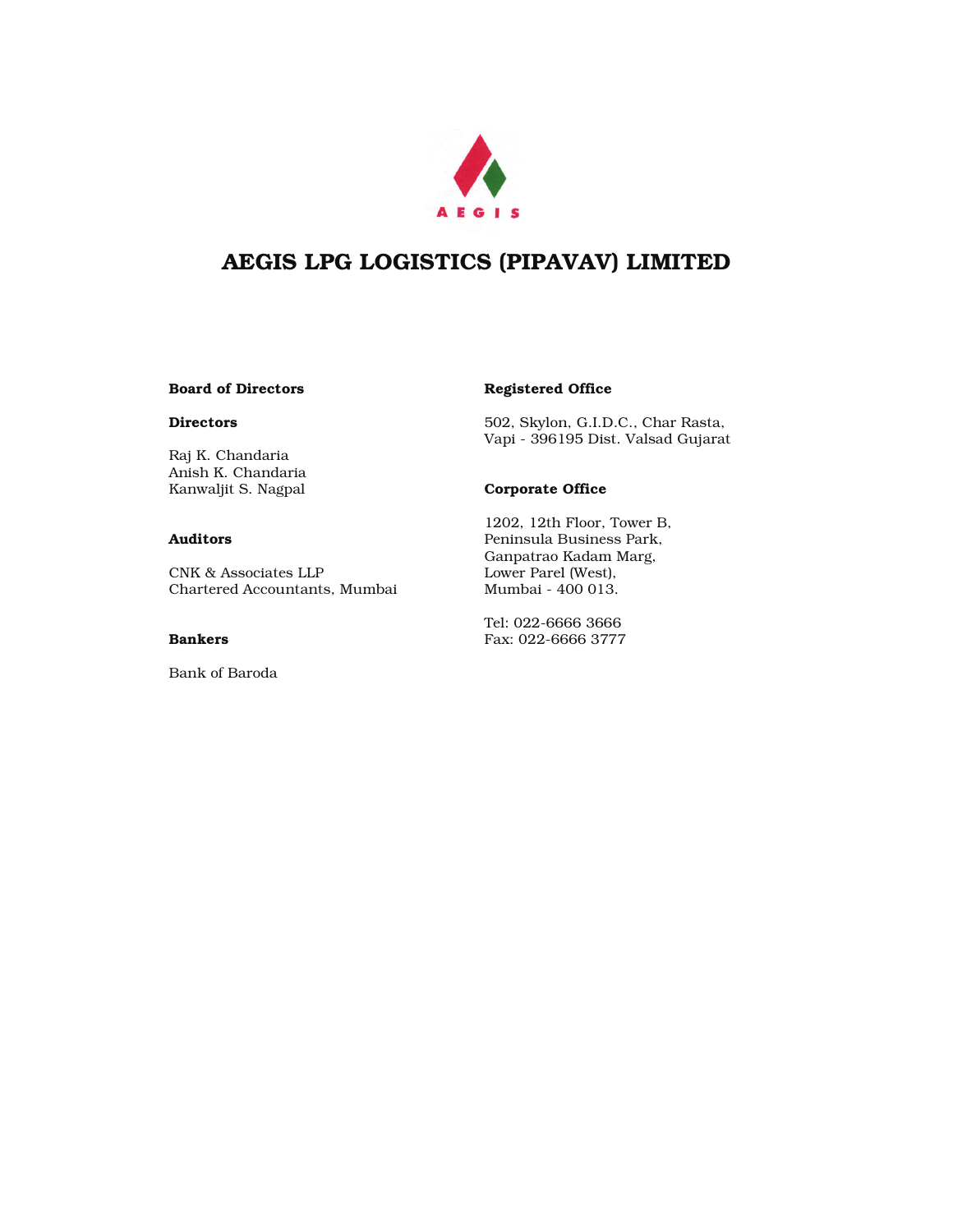## INDEPENDENT AUDITOR'S REPORT

To the Members of Aegis LPG Logistics (Pipavav) Limited,

## Report on the audit of the Financial Statements

## **Opinion**

We have audited the accompanying Financial Statements of Aegis LPG Logistics (Pipavav) Limited ("the Company"), which comprise the Balance Sheet as at March 31, 2021, the Statement of Profit and Loss (including Other Comprehensive Income), the Statement of Changes in Equity and the Statement of Cash Flows for the year then ended and notes to the Financial Statements, including a summary of significant accounting policies and other explanatory information (hereinafter referred to as "the Financial Statements").

In our opinion and to the best of our information and according to the explanations given to us, the aforesaid Financial Statements give the information required by the Companies Act, 2013 ("the Act") in the manner so required and give a true and fair view in conformity with the Indian Accounting Standards prescribed under Section 133 of the Act read with the Companies (Indian Accounting Standards) Rules, 2015, as amended, ("Ind AS") and other accounting principles generally accepted in India of the state of affairs (financial position) of the Company as at March 31, 2021, the loss and total comprehensive loss (financial performance), changes in equity and its cash flows for the year ended on that date.

## Basis for Opinion

We conducted our audit of the Financial Statements in accordance with the Standards on Auditing (SAs) specified under section 143(10) of the Act. Our responsibilities under those Standards are further described in the Auditor's Responsibilities for the Audit of the Financial Statements section of our report. We are independent of the Company in accordance with the Code of Ethics issued by the Institute of Chartered Accountants of India (ICAI) together with the ethical requirements that are relevant to our audit of Financial Statements under the provisions of the Act and the Rules made thereunder, and we have fulfilled our other ethical responsibilities in accordance with these requirements and the ICAI's Code of Ethics. We believe that the audit evidence we have obtained is sufficient and appropriate to provide a basis for our opinion on Financial Statements.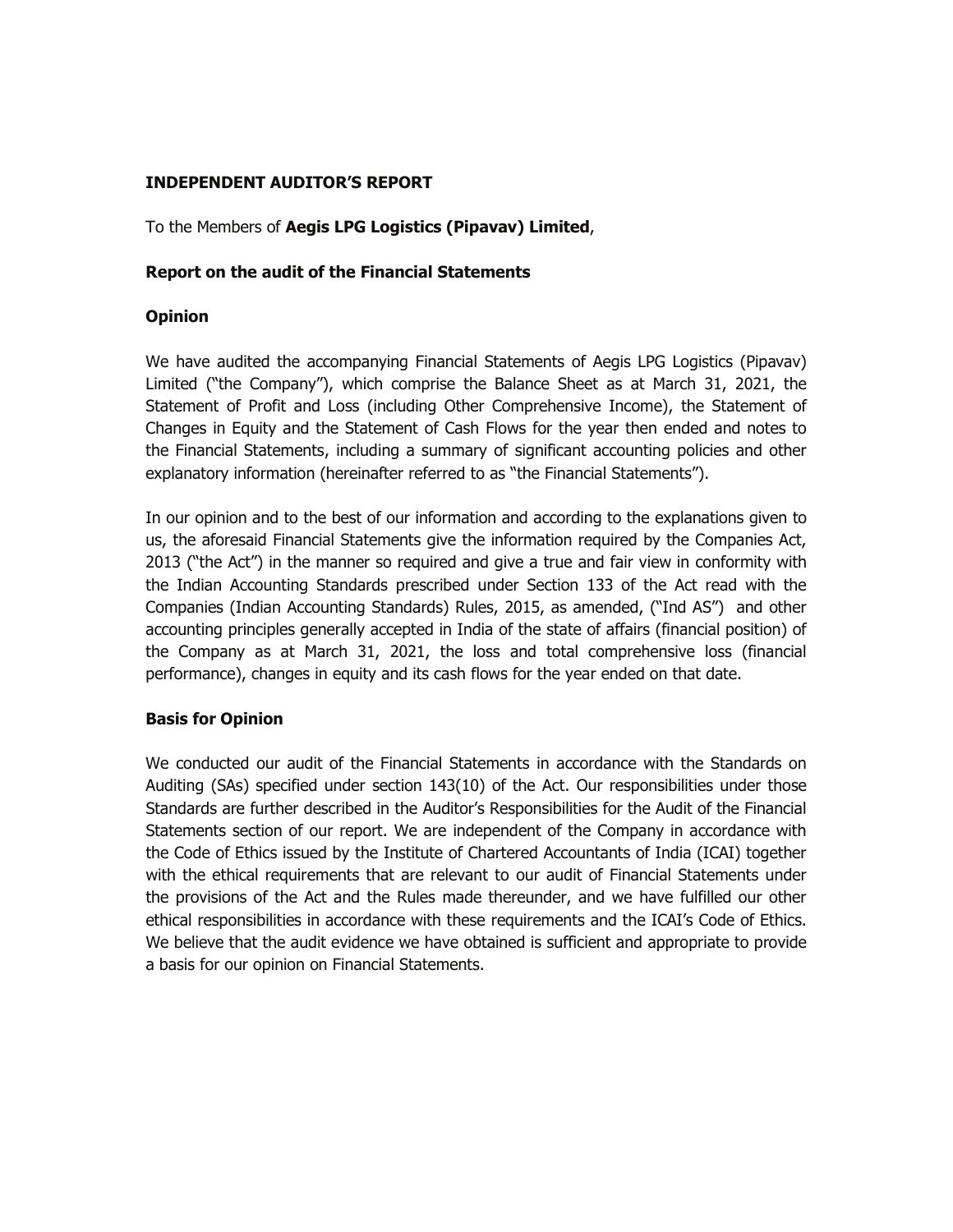## Information Other than the Financial Statements and the Audit Report thereon

The Company's Board of Directors is responsible for the other information. The other information comprises the information included in the Director's Report but does not include the financial statements and our auditors' report thereon.

Our opinion on the financial statements does not cover the other information and we will not express any form of assurance conclusion thereon.

In connection with our audit of the Financial Statements, our responsibility is to read the other information and, in doing so, consider whether the other information is materially inconsistent with the financial statements or our knowledge obtained in the audit, or otherwise appears to be materially misstated.

If, based on the work we have performed, we conclude that there is a material misstatement of other information, we are required to report that fact. We have nothing to report in this regard.

## Responsibilities of Management and Those Charged with Governance for the Financial Statements

The Company's Board of Directors is responsible for the matters stated in section 134(5) of the Act with respect to the preparation of these Financial Statements that give a true and fair view of the financial position, financial performance (Including Other Comprehensive Income), changes in equity and cash flows of the Company in accordance with the Ind AS and other accounting principles generally accepted in India including the Accounting Standards specified under section 133 of the Act.

This responsibility also includes maintenance of adequate accounting records in accordance with the provisions of the Act for safeguarding of the assets of the Company and for preventing and detecting frauds and other irregularities; selection and application of appropriate accounting policies; making judgments and estimates that are reasonable and prudent; and design, implementation and maintenance of adequate internal financial controls, that were operating effectively for ensuring the accuracy and completeness of the accounting records, relevant to the preparation and presentation of the Financial Statements that give a true and fair view and are free from material misstatement, whether due to fraud or error.

In preparing the Financial Statements, the Management is responsible for assessing the Company's ability to continue as a going concern, disclosing, as applicable, matters related to going concern and using the going concern basis of accounting unless Management either intends to liquidate the Company or to cease operations, or has no realistic alternative but to do so.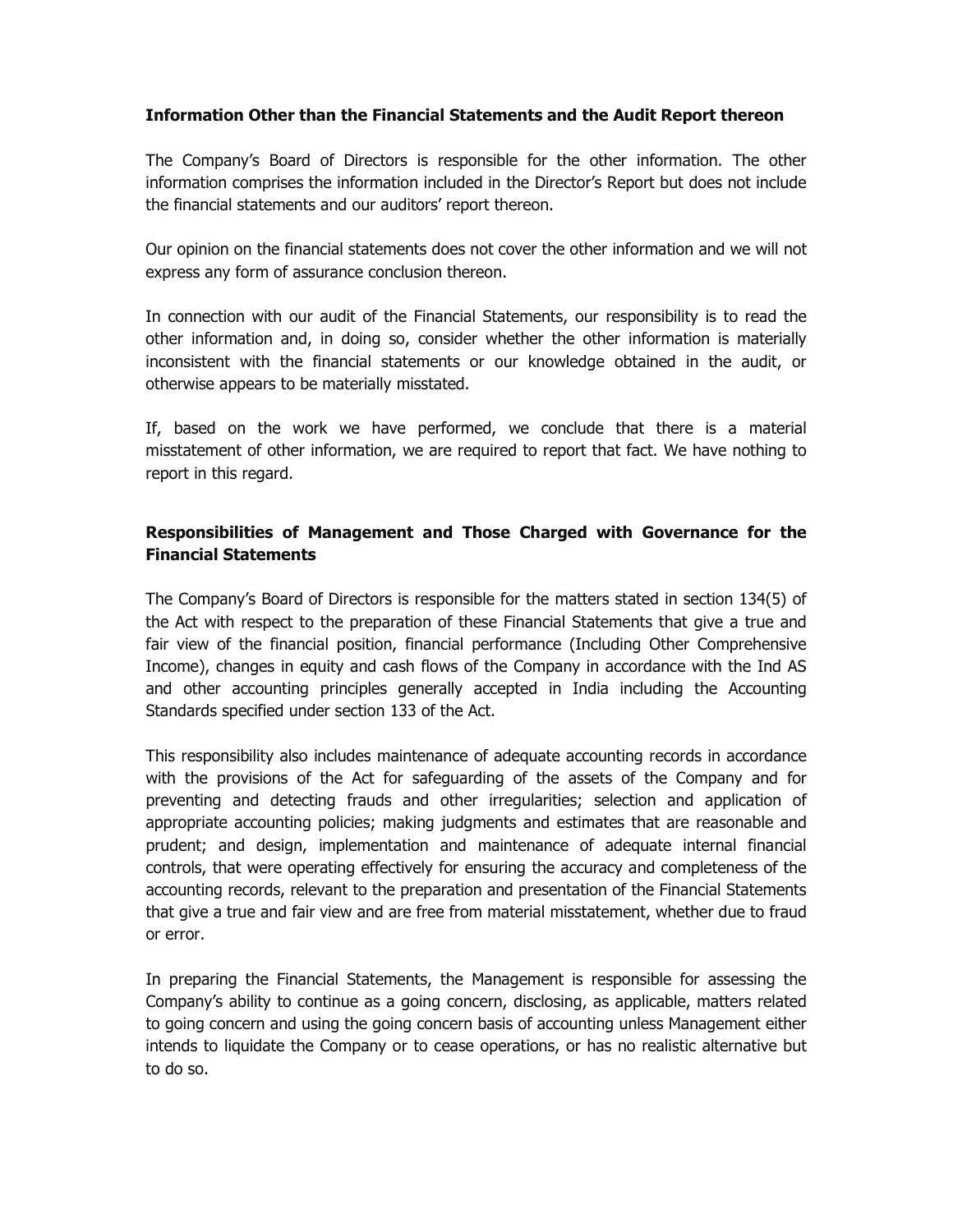The Board of Directors are also responsible for overseeing the Company's financial reporting process.

## Auditor's Responsibilities for the Audit of the Financial Statements

Our objectives are to obtain reasonable assurance about whether the Financial Statements as a whole are free from material misstatement, whether due to fraud or error, and to issue an auditor's report that includes our opinion. Reasonable assurance is a high level of assurance, but is not a guarantee that an audit conducted in accordance with SAs will always detect a material misstatement when it exists. Misstatements can arise from fraud or error and are considered material if, individually or in the aggregate, they could reasonably be expected to influence the economic decisions of users taken on the basis of these Financial Statements.

As part of an audit in accordance with SAs, we exercise professional judgment and maintain professional scepticism throughout the audit. We also:

- · Identify and assess the risks of material misstatement of the Financial Statements, whether due to fraud or error, design and perform audit procedures responsive to those risks and obtain audit evidence that is sufficient and appropriate to provide a basis for our opinion. The risk of not detecting a material misstatement resulting from fraud is higher than for one resulting from error, as fraud may involve collusion, forgery, intentional omissions, misrepresentations or the override of internal control.
- · Obtain an understanding of internal financial controls relevant to the audit in order to design audit procedures that are appropriate in the circumstances. Under section 143(3)(i) of the Companies Act, 2013, we are also responsible for expressing our opinion on whether the company has adequate internal financial controls with reference to the Financial Statements in place and the operating effectiveness of such controls.
- · Evaluate the appropriateness of accounting policies used and the reasonableness of accounting estimates and related disclosures made by management.
- · Conclude on the appropriateness of management's use of the going concern basis of accounting and based on the audit evidence obtained, whether a material uncertainty exists related to events or conditions that may cast significant doubt on the Company's ability to continue as a going concern. If we conclude that a material uncertainty exists, we are required to draw attention in our auditor's report to the related disclosures in the Financial Statements or, if such disclosures are inadequate, to modify our opinion. Our conclusions are based on the audit evidence obtained up to the date of our auditor's report. However, future events or conditions may cause the Company to cease to continue as a going concern.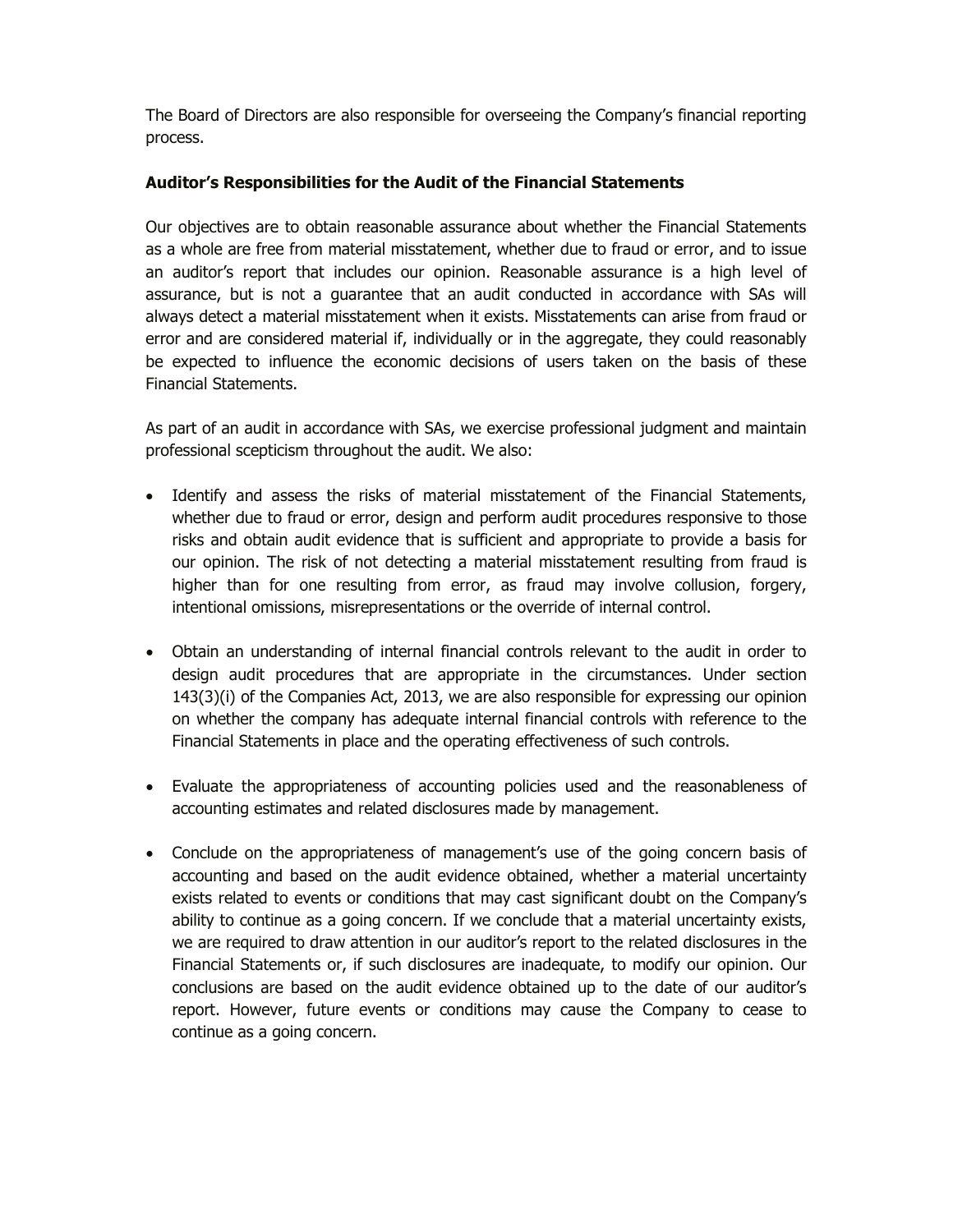· Evaluate the overall presentation, structure and content of the Financial Statements, including the disclosures, and whether the Financial Statements represent the underlying transactions and events in a manner that achieves fair presentation.

We communicate with those charged with governance regarding, among other matters, the planned scope and timing of the audit and significant audit findings, including any significant deficiencies in internal control that we identify during our audit.

We also provide those charged with governance with a statement that we have complied with relevant ethical requirements regarding independence and to communicate with them all relationships and other matters that may reasonably be thought to bear on our independence and where applicable, related safeguards.

## Report on Other Legal and Regulatory Requirements

- 1. As required by the Companies (Auditor's Report) Order, 2016 ("the Order") issued by the Central Government of India in terms of sub- section 11 of section 143 of the Act, we give in the "Annexure  $A''$  a statement on the matters specified in paragraphs 3 and 4 of the order to the extent applicable.
- 2. As required by Section 143(3) of the Act, we report that:
	- a) We have sought and obtained all the information and explanations which to the best of our knowledge and belief were necessary for the purposes of our audit.
	- b) In our opinion, proper books of account as required by law have been kept by the Company so far as it appears from our examination of those books.
	- c) The Balance Sheet, the Statement of Profit and Loss (including Other Comprehensive Income), the Statement of Cash Flows, and the Statement of Changes in Equity dealt with by this Report are in agreement with the relevant books of account.
	- d) In our opinion, the aforesaid Financial Statements comply with the Indian Accounting Standards specified under Section 133 of the Act.
	- e) On the basis of the written representations received from the directors as on  $31<sup>st</sup>$ March, 2021 taken on record by the Board of Directors, none of the Directors are disqualified as on  $31<sup>st</sup>$  March, 2021 from being appointed as a director in terms of Section 164(2) of the Act.
	- f) With respect to the adequacy of the internal financial controls over financial reporting with reference to the Financial Statements of the Company and the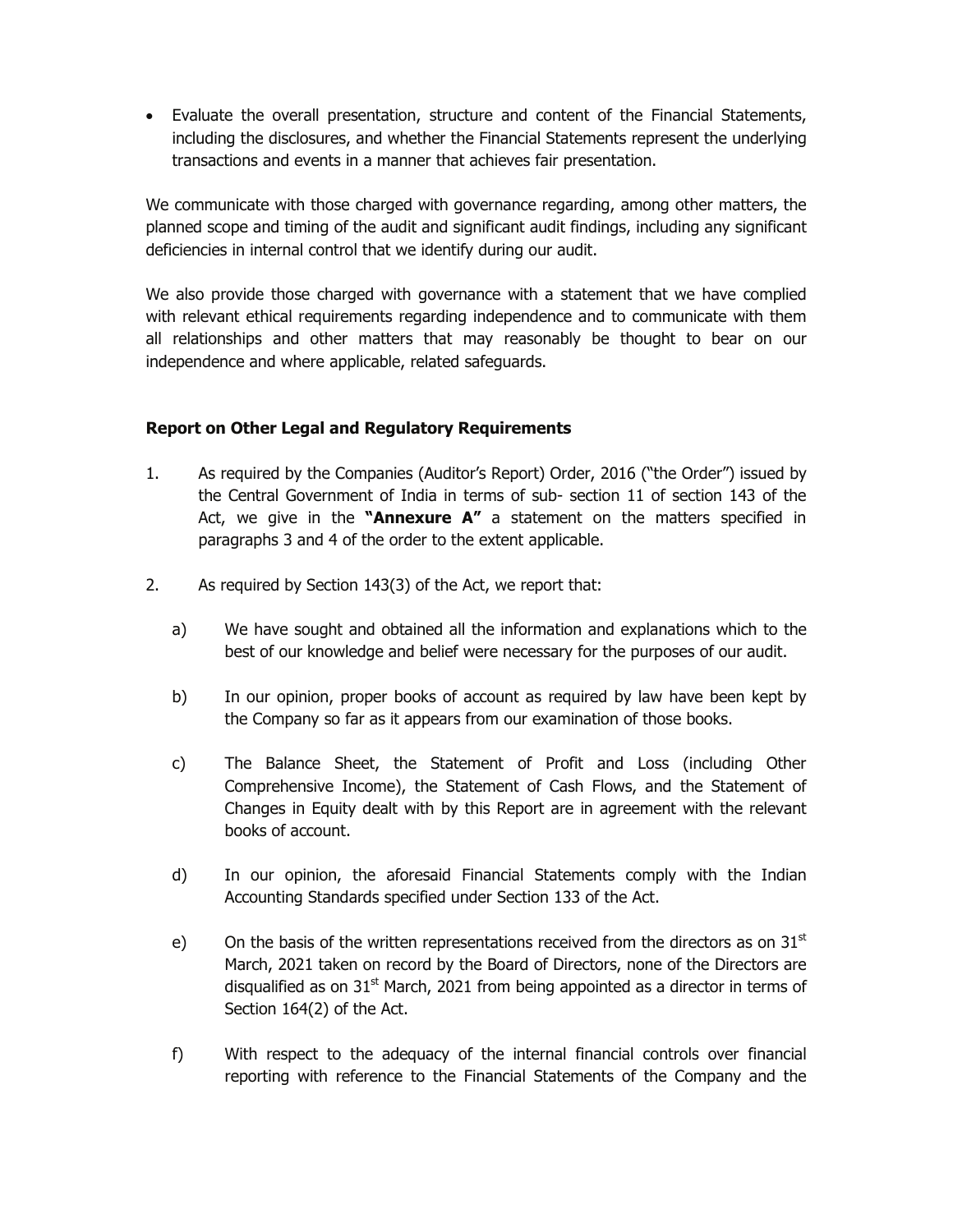operating effectiveness of such controls, refer to our separate Report in "Annexure B".

g) With respect to the other matters to be included in the Auditor's Report in accordance with the requirements of Section 197(16) of the Act, as amended:

No Managerial Remuneration has been paid by the Company.

- h) With respect to the other matters to be included in the Auditor's Report in accordance with Rule 11 of the Companies (Audit and Auditors) Rules, 2014, as amended, in our opinion and to the best of our information and according to the explanations given to us:
	- i. The Company does not have any pending litigations which would impact its financial position.
	- ii. The Company did not have any long-term contracts including derivative contracts for which there were any material foreseeable losses.
	- iii. The Company did not have any amount which was required to be transferred to the Investors Education and Protection Fund as at March 31, 2021.

For C N K & Associates LLP Chartered Accountants Firm Registration Number: 101961W/W-100036

Diwakar P. Sapre Partner Place: Mumbai Membership No.: 040740 Date: 27<sup>th</sup> May 2021 **UDIN: 21040740AAAABO9343**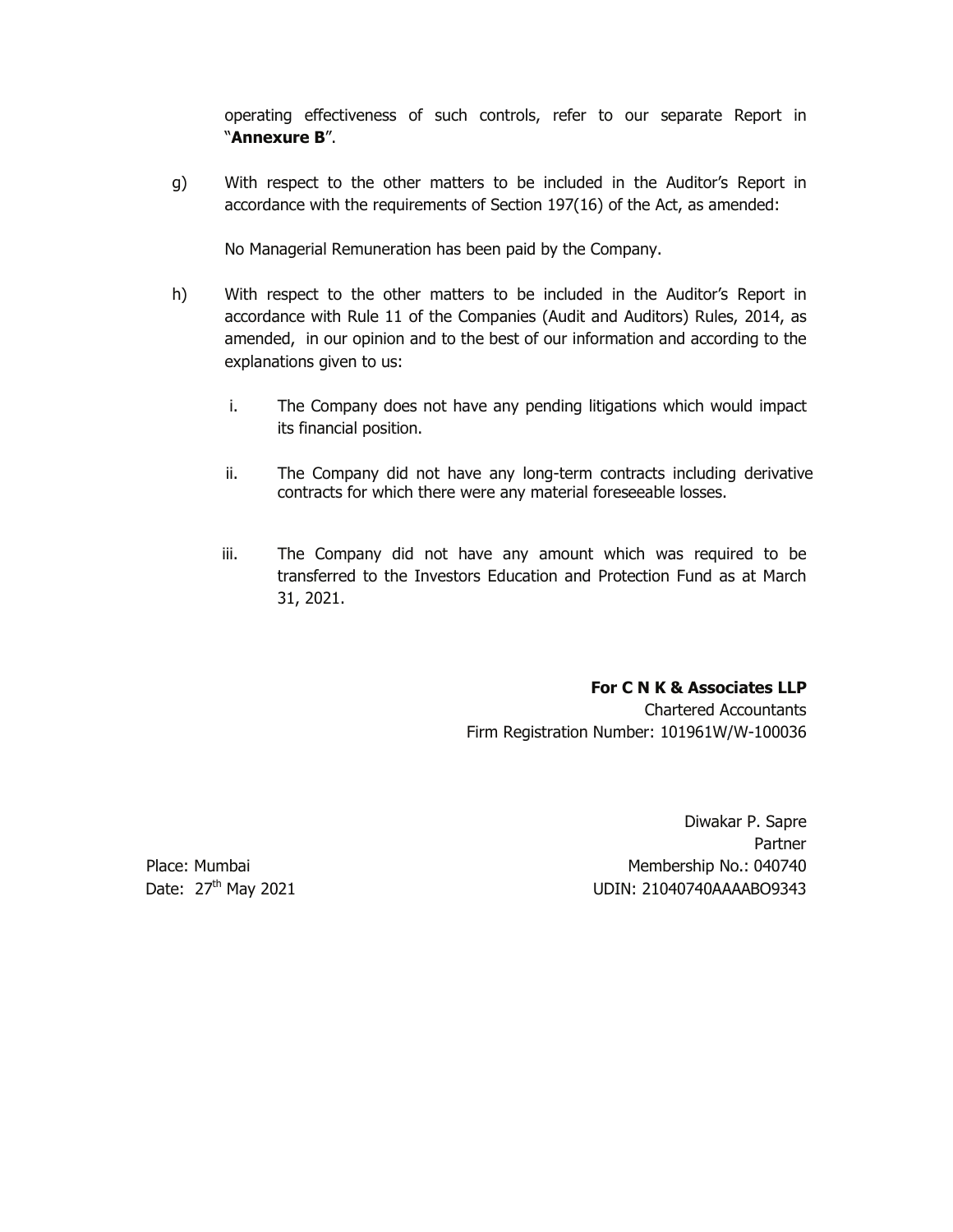## Annexure A to Independent Auditors' Report

Referred to in paragraph 1 of the Report on Other Legal and Regulatory Requirements of even d ate to the members of Aegis LPG Logistics (Pipavav) Limited on the financial statements for the year ended March 31, 2021.

- 1. The Company does not have property, plant and equipment. Accordingly, clause 3(i) of the Order is not applicable for the year under audit.
- 2. The Company does not have any inventory. Accordingly, clause 3(ii) of the Order is not applicable for the year under audit.
- 3. The Company has not granted any loans, secured or unsecured to companies, firms, limited liability partnerships or other parties covered in the Register maintained under section 189 of the Act. Accordingly, clause 3(iii) of the Order is not applicable to the Company for the year under audit.
- 4. According to the information and explanations as given to us, the Company does not have any investments and the Company has not given any loans, guarantee and security.
- 5. The Company has not accepted any deposits from the public. Accordingly, clause 3(v) of the Order is not applicable for the year under audit. According to the information and explanations given to us, no order has been passed by the Company Law Board or National Company Law Tribunal or the Reserve Bank of India or any Court or any other Tribunals in this regard in the case of the Company.
- 6. According to the information and explanations given to us, the Company is not required to maintain cost records pursuant to Companies (Cost Records and Audit) Rules, 2014, as amended and prescribed by the Central Government under sub section (1) of Section 148 of the Companies Act, 2013.
- 7. In respect of statutory dues:
	- (a) According to information and explanations given to us and the records of the Company examined by us, in our opinion, for the year under audit, the Company is not liable to pay any statutory dues including Provident Fund, Employee State Insurance, Income-Tax, Sales tax, Service Tax, Duty of Customs, Duty of Excise, Value Added Tax, Cess, Goods and Services Tax and any other statutory dues. Accordingly, clause 3(viia) is not applicable for the year under audit.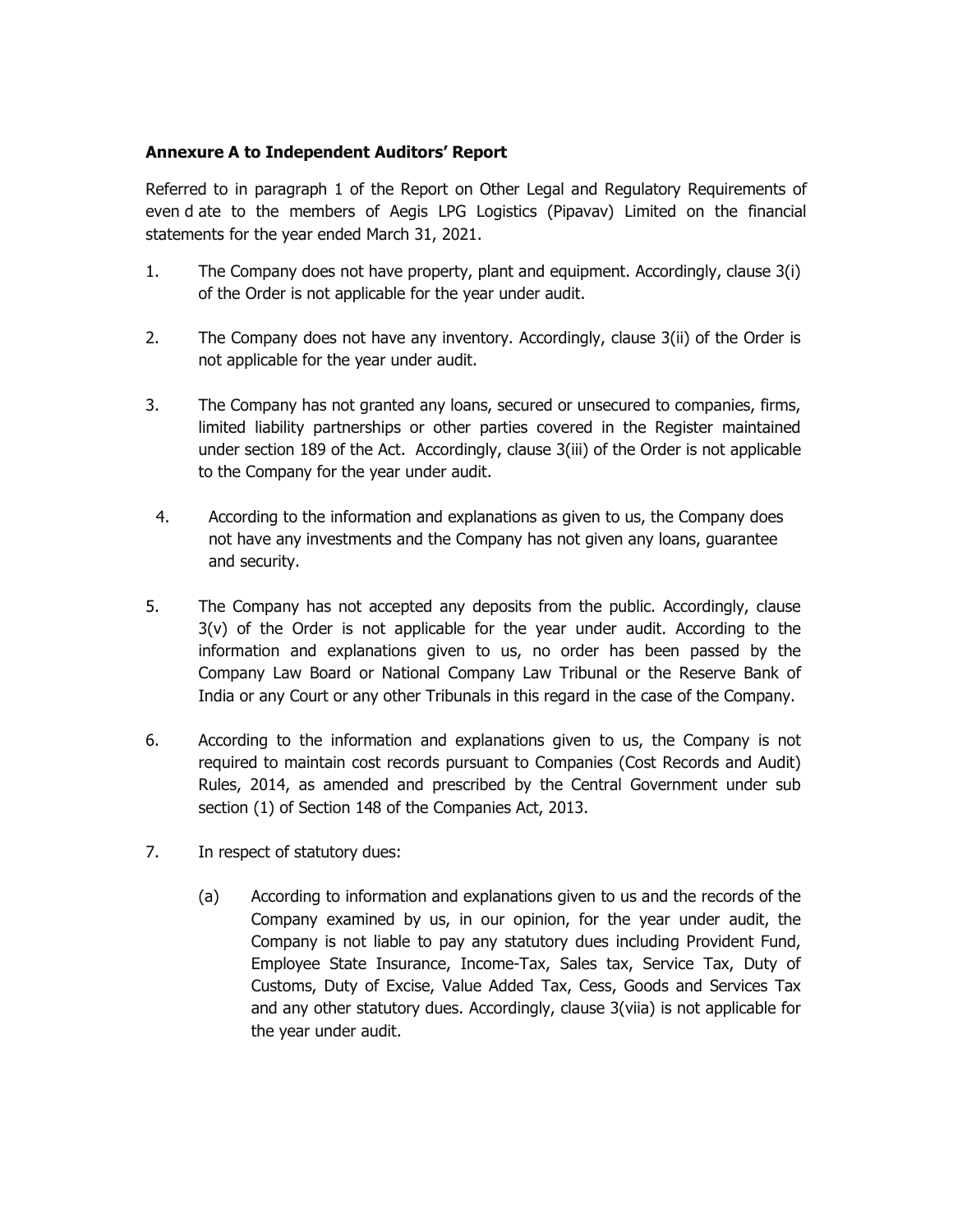- (b) According to the information and explanation given to us, there are no dues of Income Tax, Sales Tax, Service Tax, Duty of Customs, Duty of Excise, Value Added Tax and Goods and Services Tax outstanding as at March 31, 2021 on account of any dispute.
- 8. The Company has not taken any loan either from banks, financial institutions or from the Government and has not issued any debentures. Accordingly, clause 3(viii) of the Order is not applicable for the year under audit.
- 9. Based upon the audit procedures performed and the information and explanations given by the management, the Company has not raised moneys by way of initial public offer or further public offer including debt instruments and term Loans. Accordingly, clause 3(ix) of the Order is not applicable to the Company for the year under audit.
- 10. Based upon the audit procedures performed and the information and explanations given by the management, no fraud by the Company or on the Company by its officers or employees has been noticed or reported during the course of our audit.
- 11. No managerial remuneration has been paid or provided. Hence, clause  $3(xi)$  of the said Order is not applicable for the year under audit.
- 12. The Company is not a Nidhi Company. Accordingly, and therefore the provisions of paragraph 3(xii) of the Order are not applicable to the Company for the year under audit.
- 13. In our opinion, provisions of section 177 are not applicable to the Company for the year under audit. All transactions with related parties are in compliance with section 188 of Companies Act, 2013 and the details have been disclosed in the Financial Statements etc. as required by the applicable Indian Accounting Standards.
- 14. Based upon the audit procedures performed and the information and explanations given by the management, the Company has not made any preferential allotment or private placement of shares or fully or partly convertible debentures during the year under audit. Accordingly, clause 3(xiv) of the Order is not applicable to the Company for the year under audit.
- 15. According to the information and explanations given to us and based on our examination of the records of the Company, the Company has not entered into noncash transactions with directors or persons connected with him. Accordingly, clause 3(xv) of the Order is not applicable to the Company for the year under audit.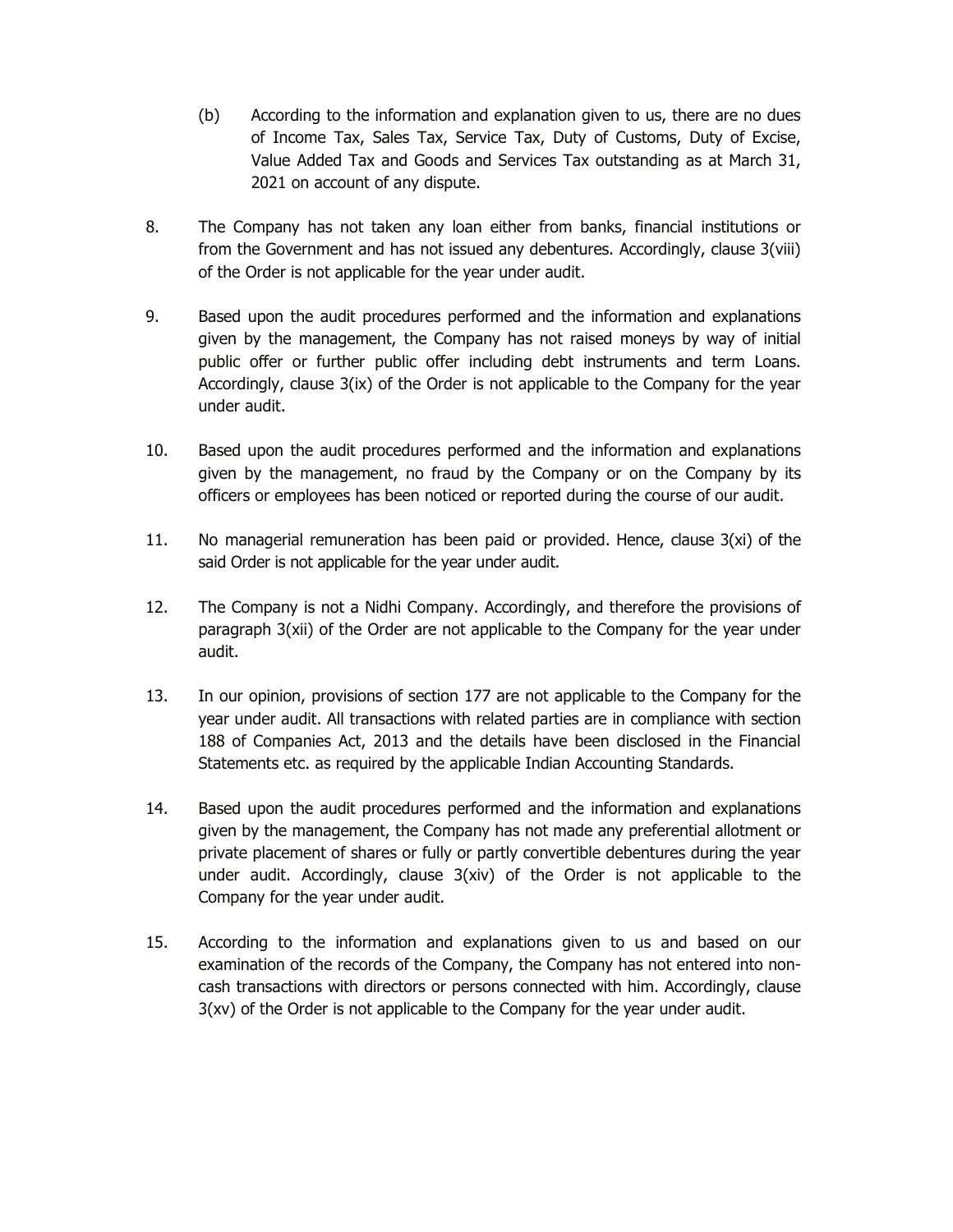16. In our opinion, the Company is not required to be registered under section 45 IA of the Reserve Bank of India Act, 1934 and accordingly, clause 3(xvi) of the Order is not applicable to the Company for the year under audit.

## For C N K & Associates LLP

Chartered Accountants Firm Registration Number: 101961W/W-100036

Diwakar P. Sapre Partner Place: Mumbai Membership No.: 040740 Date: 27<sup>th</sup> May 2021 **UDIN: 21040740AAAABO9343**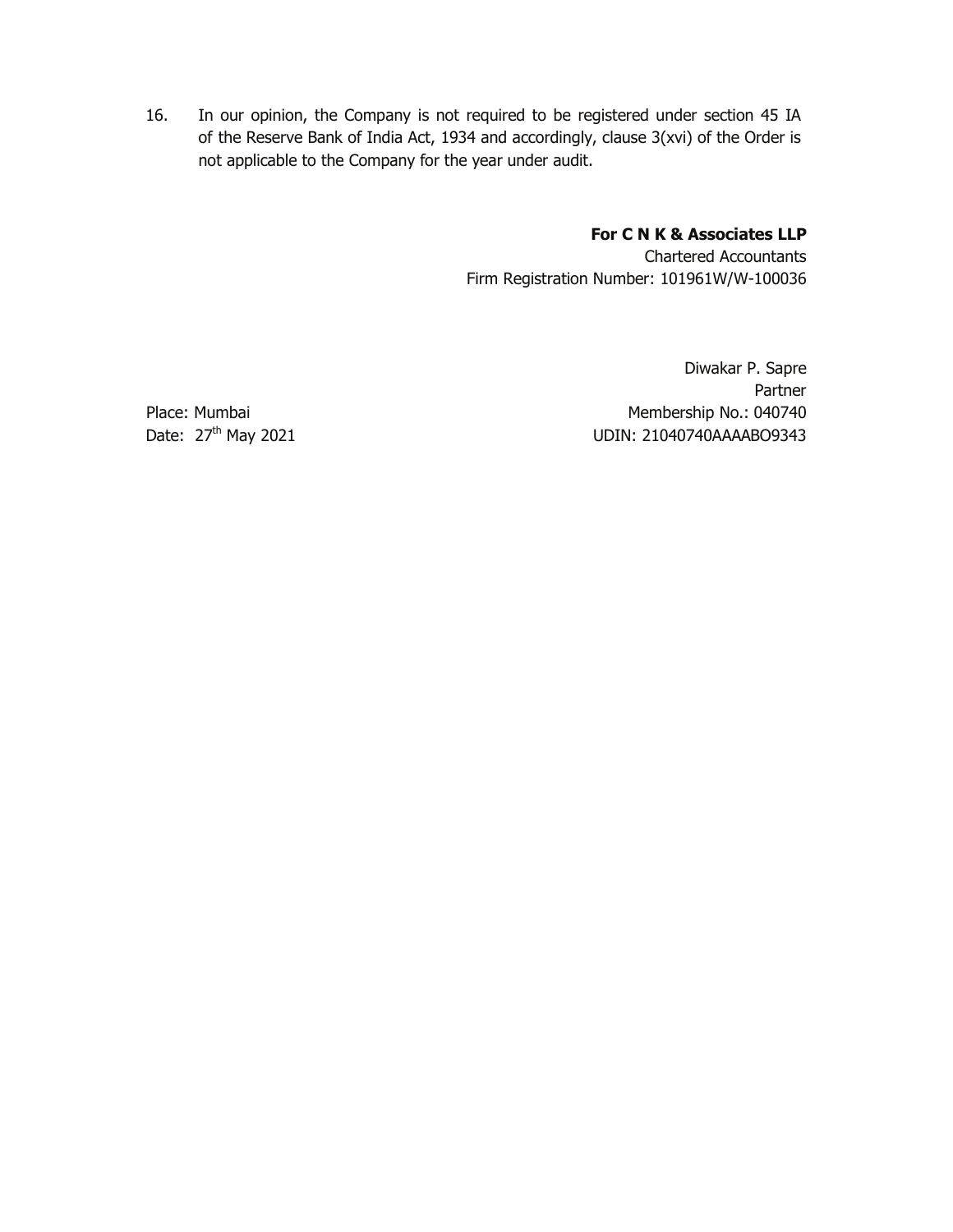## Annexure B to the Independent Auditors' Report

Referred to in paragraph 2(f) under 'Report on Other Legal and Regulatory Requirements' in the Independent Auditor's Report of even date to the members of Aegis LPG Logistics (Pipavav) Limited on the financial statements for the year ended March 31, 2021.

## Report on the Internal Financial Controls over Financial Reporting under clause (i) of sub-section 3 of Section 143 of the Act

We have audited the internal financial controls with reference to Financial Statements of Aegis LPG Logistics (Pipavav) Limited ("the Company") as of March 31, 2021 in conjunction with our audit of the Financial Statements of the Company for the year ended on that date.

## Management's Responsibility for Internal Financial Controls

The Company's Management is responsible for establishing and maintaining internal financial controls based on the internal control over financial reporting criteria established by the Company considering the essential components of internal controls stated in the Guidance Note on Audit of Internal Financial Controls over Financial Reporting issued by the Institute of Chartered Accountants of India ('ICAI'). These responsibilities include the design, implementation and maintenance of adequate internal financial controls that were operating effectively for ensuring the orderly and efficient conduct of its business, including adherence to Company's policies, the safeguarding of its assets, the prevention and detection of frauds and errors, the accuracy and completeness of the accounting records and the timely preparation of reliable financial information, as required under the Act.

## Auditor's Responsibility

Our responsibility is to express an opinion on the Company's internal financial controls over financial reporting with reference to the Financial Statements based on our audit. We conducted our audit in accordance with the Guidance Note on Audit of Internal Financial Controls over Financial Reporting (the "Guidance Note") and the Standards on Auditing specified under Section 143(10) of the Act, to the extent applicable to an audit of internal financial controls over financial reporting, both issued by the ICAI. Those Standards and the Guidance Note require that we comply with ethical requirements and plan and perform the audit to obtain reasonable assurance about whether adequate internal financial controls over financial reporting with reference to the Financial Statements were established and maintained and if such controls operated effectively in all material respects.

Our audit involves performing procedures to obtain audit evidence about the adequacy of the internal financial controls over financial reporting with reference to the Financial Statements and their operating effectiveness. Our audit of internal financial controls over financial reporting with reference to the Financial Statements included obtaining an understanding of internal financial controls over financial reporting with reference to the Financial Statements, assessing the risk that a material weakness exists and testing and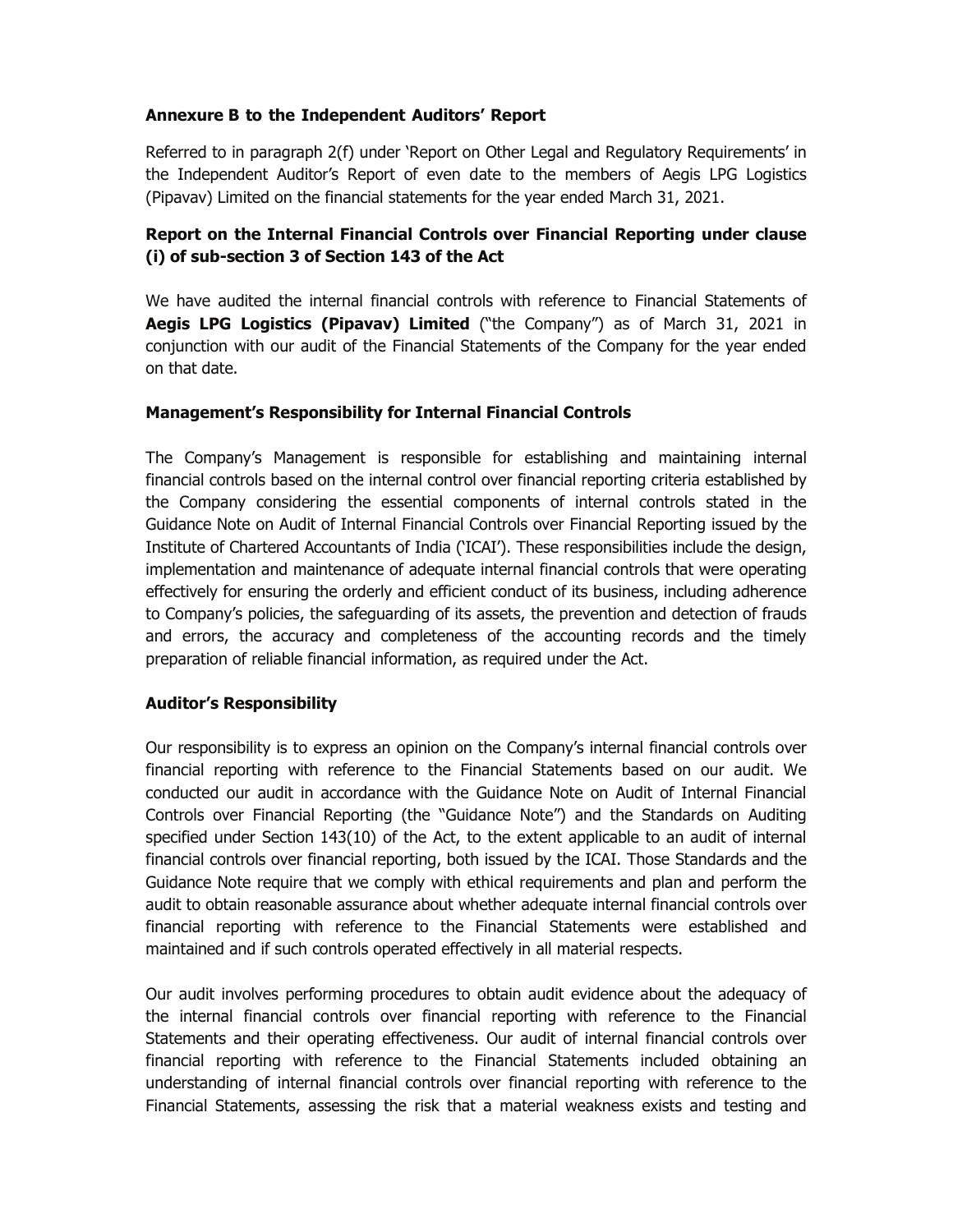evaluating the design and operating effectiveness of internal control over financial reporting based on the assessed risk. The procedures selected depend on the auditor's judgment, including the assessment of the risks of material misstatement of the financial statements, whether due to fraud or error.

We believe that the audit evidence we have obtained is sufficient and appropriate to provide a basis for our audit opinion on the Company's internal financial controls over financial reporting with reference to the Financial Statements.

## Meaning of Internal financial controls over financial reporting with reference to the Financial Statements

A company's internal financial controls over financial reporting with reference to the Financial Statements is a process designed to provide reasonable assurance regarding the reliability of financial reporting and the preparation of financial statements for external purposes in accordance with generally accepted accounting principles. A company's internal financial control over financial reporting includes those policies and procedures that:

- 1. Pertain to the maintenance of records that, in reasonable detail, accurately and fairly reflect the transactions and dispositions of the assets of the company;
- 2. Provide reasonable assurance that transactions are recorded as necessary to permit preparation of financial statements in accordance with generally accepted accounting principles and that receipts and expenditures of the company are being made only in accordance with authorizations of management and directors of the company; and
- 3. Provide reasonable assurance regarding prevention or timely detection of unauthorized acquisition, use, or disposition of the company's assets that could have a material effect on the financial statements.

## Inherent Limitations of Internal financial controls over financial reporting with reference to the Financial Statements

Because of the inherent limitations of internal financial controls over financial reporting with reference to the Financial Statements, including the possibility of collusion or improper management override of controls, material misstatements due to error or fraud may occur and not be detected. Also, projections of any evaluation of the internal financial controls over financial reporting with reference to the Financial Statements to future periods are subject to the risk that the internal financial control over financial reporting may become inadequate because of changes in conditions, or that the degree of compliance with the policies or procedures may deteriorate.

## **Opinion**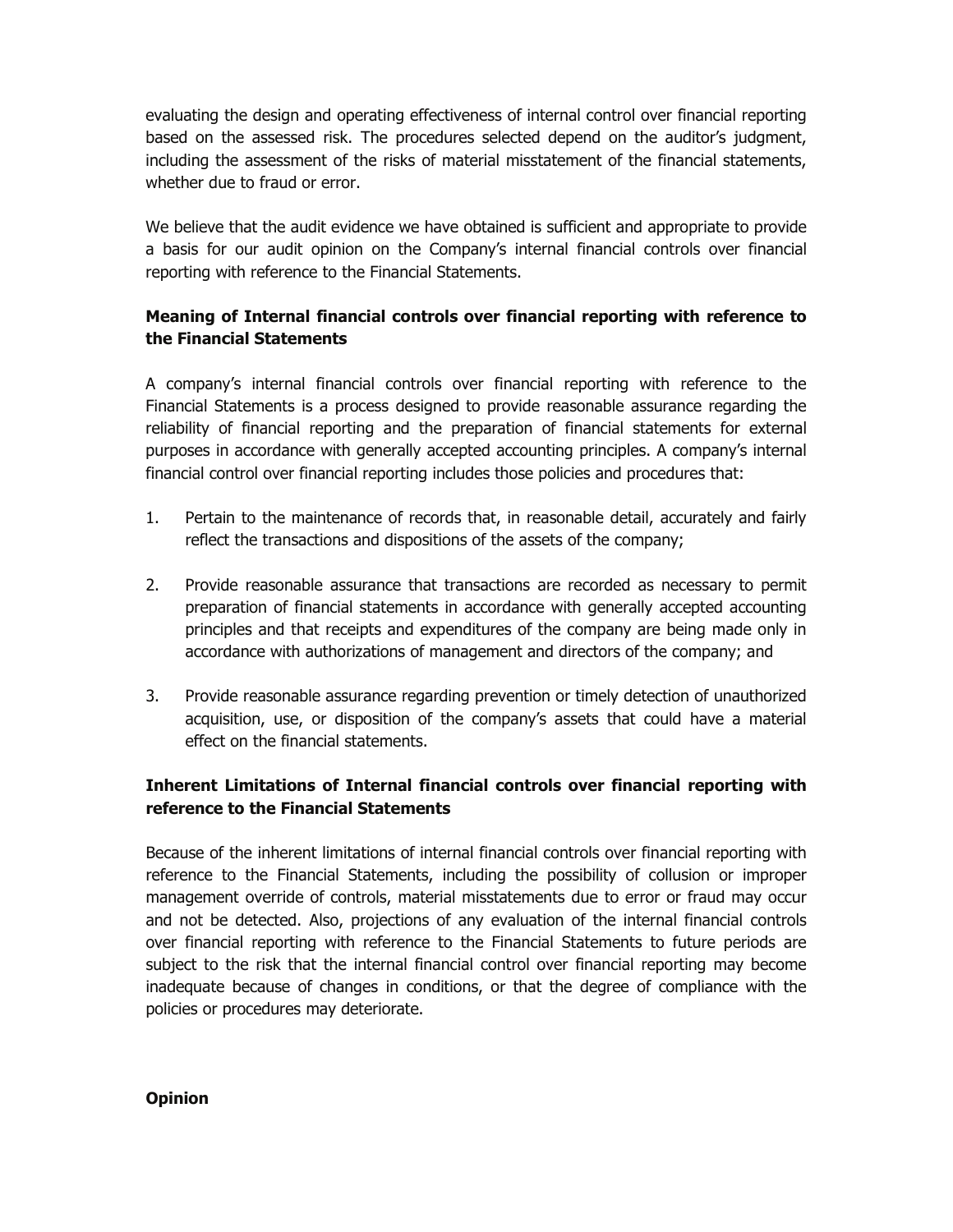In our opinion, the Company has, in all material respects, an adequate internal financial controls over financial reporting with reference to the Financial Statements and such internal financial controls over financial reporting with reference to financial statements were operating effectively as at March 31, 2021, based on the internal control over financial reporting criteria established by the Company considering the essential components of internal control over financial reporting stated in the Guidance Note on Audit of Internal Financial Controls Over Financial Reporting issued by the ICAI.

#### For C N K & Associates LLP

Chartered Accountants Firm Registration Number: 101961W/W-100036

Diwakar P. Sapre Partner Place: Mumbai Membership No.: 040740 Date:  $27<sup>th</sup>$  May 2021 2001 21040740AAAABO9343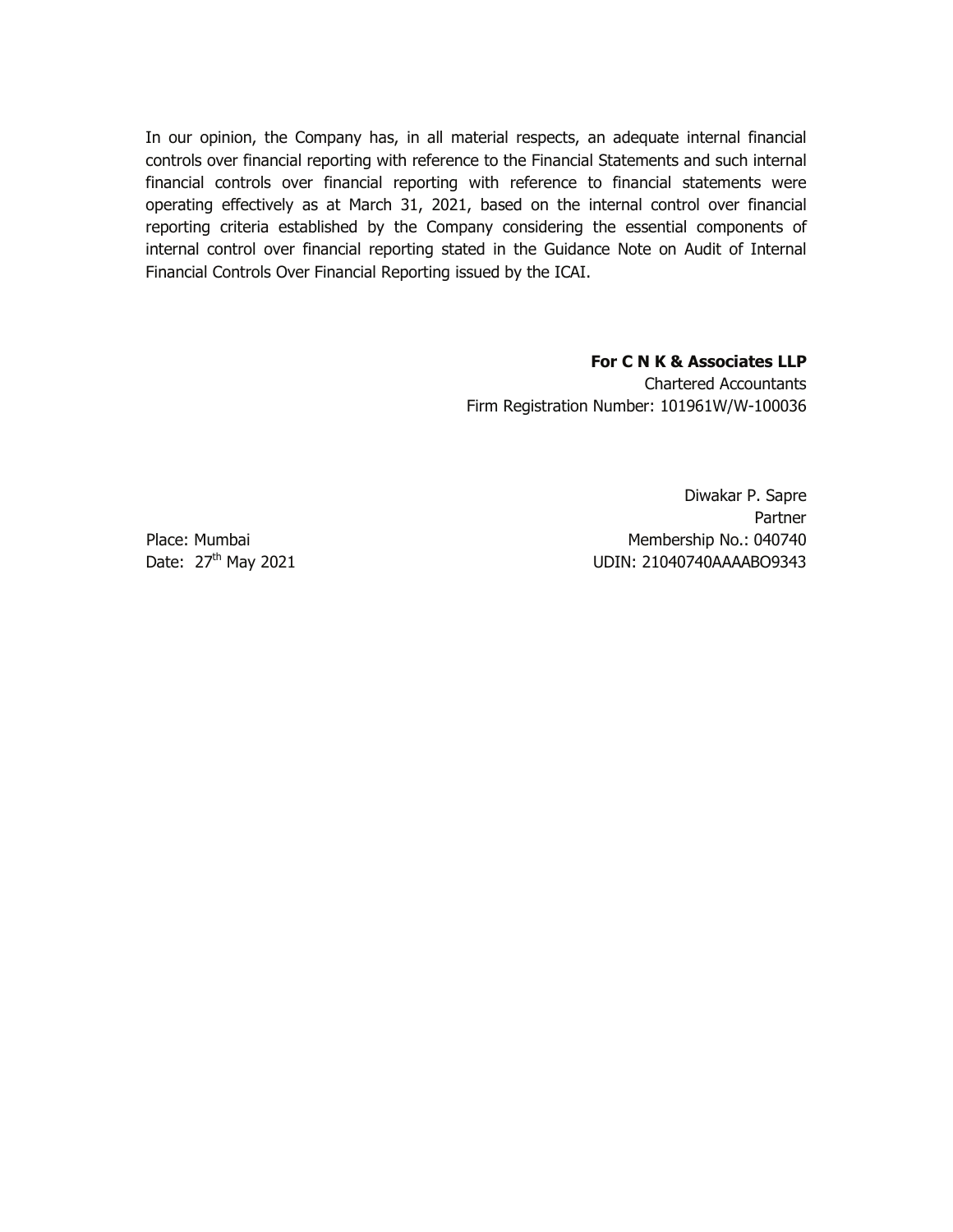#### **Balance Sheet as at 31st March,2021**

|                                                                                   | <b>Note</b>    | March 31, 2021<br><b>Rupees</b> | March 31, 2020<br><b>Rupees</b> |
|-----------------------------------------------------------------------------------|----------------|---------------------------------|---------------------------------|
| <b>ASSETS:</b>                                                                    |                |                                 |                                 |
| <b>Current Assets</b>                                                             |                |                                 |                                 |
| Cash and Cash Equivalents                                                         | $\overline{2}$ | 241,097                         | 287,217                         |
| <b>TOTAL</b>                                                                      |                | 241,097                         | 287,217                         |
| <b>EQUITY AND LIABILITIES:</b>                                                    |                |                                 |                                 |
| <b>Equity</b>                                                                     |                |                                 |                                 |
| Share Capital                                                                     | 3              | 500,000                         | 500,000                         |
| Reserves & Surplus                                                                | 4              | (270, 703)                      | (230, 483)                      |
|                                                                                   |                | 229,297                         | 269,517                         |
| <b>Current Liabilities</b>                                                        |                |                                 |                                 |
| <b>Trade Payables</b>                                                             | 5              |                                 |                                 |
| Total outstanding dues of creditors of micro enterprises and small<br>enterprises |                |                                 |                                 |
| Total outstanding dues of creditors other than micro enterprises and              |                |                                 |                                 |
| small enterprises                                                                 |                | 11,800                          | 17,700                          |
| <b>TOTAL</b>                                                                      |                | 241,097                         | 287,217                         |
| Notes 1 to 12 form an integral part of the Financial Statements.                  |                |                                 |                                 |

**For C N K & Associates LLP For and on behalf of the Board of Directors Chartered Accountants** Firm Reg. No.101961W/W-100036

D.P.Sapre **Anish K. Chandaria** Kanwaljit S. Nagpal **Partner Director Director Membership No.: 40740 DIN: 00296538 DIN: 00012201** Place: Mumbai Place: London Place: Mumbai Dated : May 27, 2021 Dated : May 27, 2021 Dated : May 27, 2021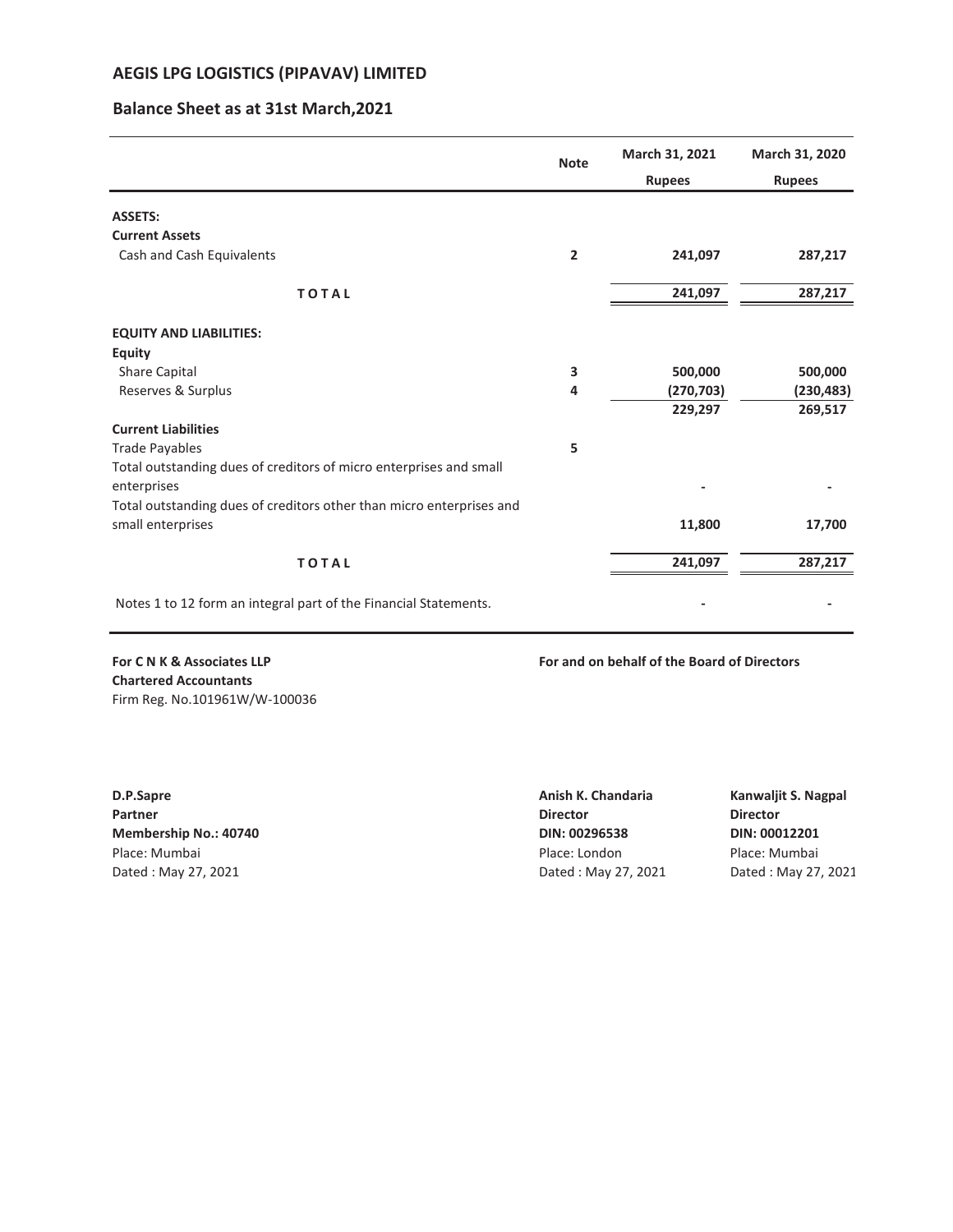#### **Statement of Profit & Loss for the year ended 31st March, 2021**

|                                                        | <b>Note</b> | March 31, 2021<br><b>Rupees</b> | March 31, 2020<br><b>Rupees</b> |
|--------------------------------------------------------|-------------|---------------------------------|---------------------------------|
| <b>INCOME:</b>                                         |             |                                 |                                 |
| Revenue from operations                                |             |                                 |                                 |
| Other income                                           |             |                                 |                                 |
| <b>Total Revenue</b>                                   |             |                                 |                                 |
| <b>EXPENDITURE:</b>                                    |             |                                 |                                 |
| Employee Benefit Expense                               |             |                                 |                                 |
| Depreciation and amortisation expense                  |             |                                 |                                 |
| Other Expenses                                         | 6           | 40,220                          | 42,240                          |
| <b>Total Expenses</b>                                  |             | 40,220                          | 42,240                          |
| Loss before tax                                        |             | (40, 220)                       | (42, 240)                       |
| <b>Tax Expenses</b>                                    |             |                                 |                                 |
| Loss for the year after tax from continuing operations |             | (40, 220)                       | (42, 240)                       |
| Earnings per Equity Share of Rs 10 each                | 9           |                                 |                                 |
| - Basic                                                |             | (0.80)                          | (0.84)                          |
| - Diluted                                              |             | (0.80)                          | (0.84)                          |

Notes 1 to 12 form an integral part of the Financial Statements.

**Chartered Accountants** Firm Reg. No.101961W/W-100036

**For C N K & Associates LLP For and on behalf of the Board of Directors**

**D.P.Sapre Anish K. Chandaria K. Chandaria** Kanwaljit S. Nagpal **Partner Director Director Membership No.: 40740 DIN: 00296538 DIN: 00012201** Place: Mumbai Place: London Place: Mumbai Dated : May 27, 2021 Dated : May 27, 2021 Dated : May 27, 2021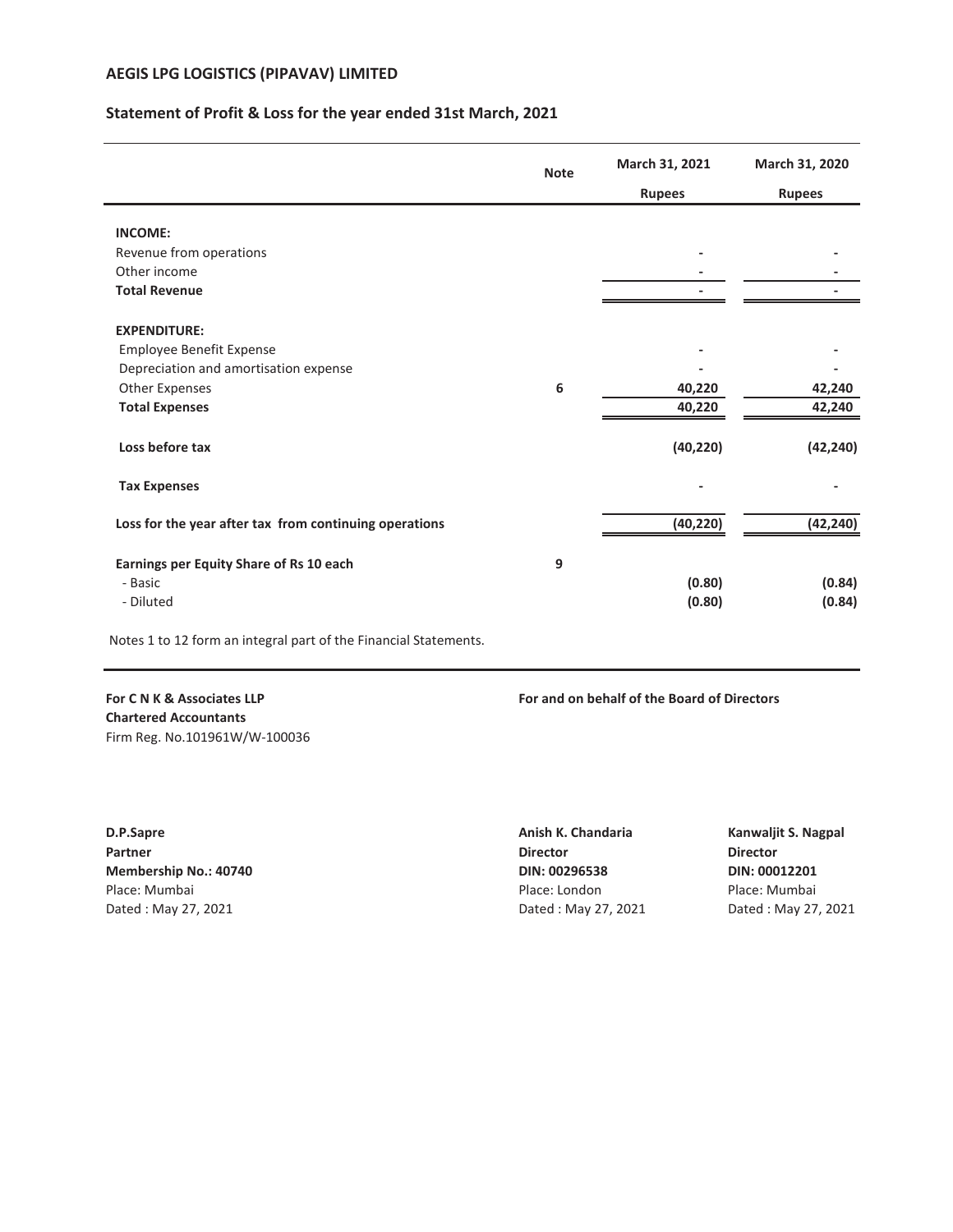#### **Cashflow Statement for the year ended 31st March, 2021**

|                                                                   |           | March 31, 2021 | March 31, 2020 |
|-------------------------------------------------------------------|-----------|----------------|----------------|
|                                                                   |           | <b>Rupees</b>  | <b>Rupees</b>  |
| A. Cash Flow from Operating Activities:                           |           |                |                |
| Profit/(Loss) Before Tax                                          |           | (40, 220)      | (42, 240)      |
|                                                                   |           |                |                |
| <b>Operating Profit/(Loss) Before Working Capital Changes</b>     |           | (40, 220)      | (42, 240)      |
| Decrease in Trade Payables                                        |           | (5,900)        | (11,800)       |
| Cash generated from/(used in) operations<br><b>Taxes Paid</b>     |           | (46, 120)      | (54,040)       |
| <b>Net Cashflow from Operating Activities</b>                     | A         | (46, 120)      | (54,040)       |
| <b>B. Cash Flow from Investing Activities:</b>                    |           |                |                |
| Net Cash used in Investing Activities                             | B         |                |                |
| C. Cash Flow from Financing Activities:<br><b>Issue of Shares</b> |           |                |                |
| <b>Net Cash from Financing Activities</b>                         | C         |                |                |
| In 1Net Increase / (Decrease) in Cash and Cash Equivalents -      | $(A+B+C)$ | (46, 120)      | (54,040)       |
| Cash and Cash Equivalents as at the end of year: (Refer note 2)   |           |                |                |
| - Cash & Balances in Current Accounts with Banks                  |           | 241,097        | 287,217        |
| - Deposits with Banks and Interest Accrued thereon                |           |                |                |
|                                                                   |           | 241,097        | 287,217        |
| Less: Cash and Cash Equivalents as at the beginning of the year   |           | 287,217        | 341,257        |
| Net Increase / (Decrease) in Cash and Cash Equivalents            |           | (46, 120)      | (54,040)       |

**Chartered Accountants** Firm Reg. No.101961W/W-100036

**For C N K & Associates LLP For and on behalf of the Board**

**Partner Director Director Membership No.: 40740 DIN: 00296538 DIN: 00012201** Place: Mumbai Place: London Place: Mumbai Dated : May 27, 2021 Dated : May 27, 2021 Dated : May 27, 2021

**D.P.Sapre Anish K. Chandaria** Kanwaljit S. Nagpal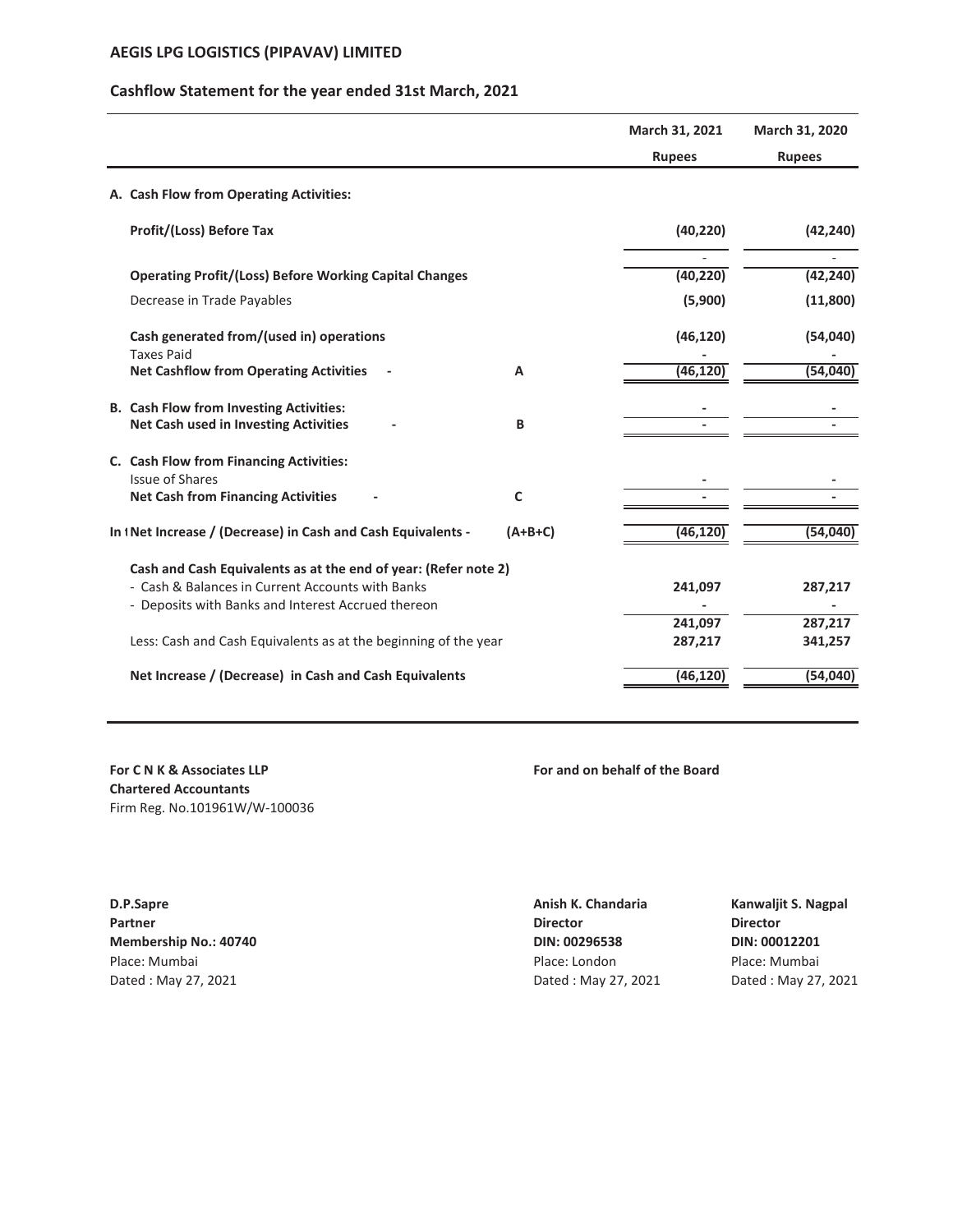AEGIS LPG LOGISTICS (PIPAVAV) LIMITED **AEGIS LPG LOGISTICS (PIPAVAV) LIMITED**

(All amounts are in INR lakhs, unless stated otherwise) (All amounts are in INR lakhs, unless stated otherwise)

# Statement of changes in equity **Statement of changes in equity**

A. Equity share capital **A. Equity share capital**

| articular |               |       | Balance as at Issue of Balance as at Issue of Balance as at |             |
|-----------|---------------|-------|-------------------------------------------------------------|-------------|
|           | April 1, 2019 | share | March 31, 2020 share                                        | 31st March, |
|           |               |       |                                                             | 2021        |
|           | 00,000        |       | 500,000                                                     | 000,000     |
|           |               |       |                                                             |             |

**R.** Other equity

|                                    |                       |                     |                                   | Reserves and surplus |                                            |                                             | Other comprehensive<br>income                      |              |
|------------------------------------|-----------------------|---------------------|-----------------------------------|----------------------|--------------------------------------------|---------------------------------------------|----------------------------------------------------|--------------|
| <b>Particulars</b>                 | Securities<br>premium | Capital<br>reserves | redemption<br>reserves<br>Capital | Reserves<br>General  | Redemption<br>Debenture<br><b>Reserves</b> | (accumulated deficit)<br>Retained earnings/ | Remeasurement of<br>defined benefit<br>obligations | Total equity |
| Balance as at April 1, 2019        |                       |                     |                                   |                      |                                            | (188, 243)                                  |                                                    | (188, 243)   |
| Profit for the year                |                       |                     |                                   |                      |                                            | (42, 240)                                   |                                                    | (42, 240)    |
| Addition/reduction during the year |                       |                     |                                   |                      |                                            |                                             |                                                    |              |
| Other comprehensive income         |                       |                     |                                   |                      |                                            |                                             |                                                    |              |
| Balance at March 31, 2020          |                       |                     |                                   |                      |                                            | (230, 483)                                  |                                                    | (230, 483)   |
| Profit for the year                |                       |                     |                                   |                      |                                            | (40, 220)                                   |                                                    | (40, 220)    |
| Addition/reduction during the year |                       |                     |                                   |                      |                                            |                                             |                                                    |              |
| Other comprehensive income         |                       |                     |                                   |                      |                                            |                                             |                                                    |              |
| Balance at March 31, 2021          |                       |                     |                                   |                      |                                            | (270, 703)                                  |                                                    | (270, 703)   |

For and on behalf of the Board of Directors The above statement of changes in equity should be read in conjunction with the accompanying notes. The above statement of changes in equity should be read in conjunction with the accompanying notes.

**For C N K & Associates LLP For and on behalf of the Board of Directors** For CNK & Associates LLP

Firm Reg. No.101961W/W-100036 Firm Reg. No.101961W/W-100036 **Chartered Accountants Chartered Accountants**

**D.P.Sapre Anish K. Chandaria Kanwaljit S. Nagpal Membership No.: 40740 DIN: 00296538 DIN: 00012201** Place: Mumbai Place: London Place: Mumbai **Partner Director Director** Membership No.: 40740 Dated: May 27, 2021 Place: Mumbai D.P.Sapre Partner

Dated: May 27, 2021 Anish K. Chandaria DIN: 00296538 Place: London Director

Place: Mumbai<br>Dated : May 27, 2021 Kanwaljit S. Nagpal DIN: 00012201 **Director** 

Dated : May 27, 2021 Dated : May 27, 2021 Dated : May 27, 2021 Dated : May 27, 2021 Dated : May 27, 2021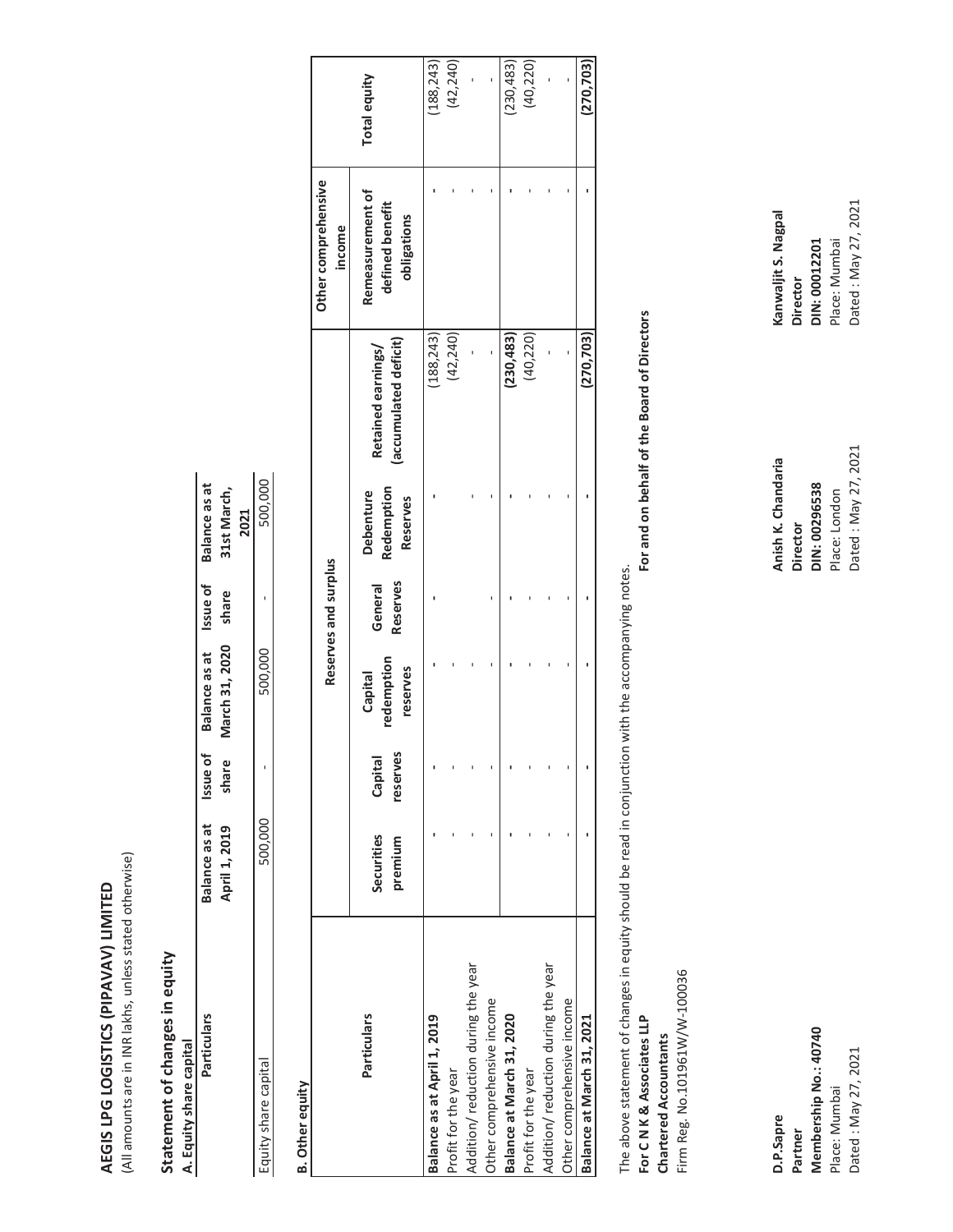#### **Notes to Financial Statements for the year ended 31st March, 2021**

#### **1 Significant Accounting Policies**

#### **A.1 Background and Principal Activities**

Aegis LPG Logistics(Pipavav) Limited ("ALLP" or "the Company") is a Company incorporated in India, on 28<sup>th</sup> May 2013. ALLP is a wholly owned subsidiary of Aegis Gas (LPG) Private Ltd.

The primary business of ALLP is storage, terminalling facillities of LPG and Logistics. However, there is no activity during the year.

#### **A.2 Basis of Preparation of Financial Statements**

The financial statements have been prepared in accordance with Indian Accounting Standards(Ind AS) as per the Companies (Indian Accounting Standards) Rules, 2015.

#### **A.3 Use of Estimates**

The Financial Statements have been prepared on the historical cost basis except for certain financial instruments that are measured at fair values at the end of each reporting period as explained in the accounting policies below.

Historical cost is generally based on the fair value of the consideration given in exchange for goods and services. Fair value is the price that would be received to sell an asset or paid to transfer a liability in an orderly transaction between the market participants at the measurement date, regardless of whether that price is directly observable or estimated using another valuation technique. In estimating the fair value of an asset or a liability, the Group takes into account the characteristics of the asset or liability if market participants would take those characteristics into account when pricing the asset or liability at the measurement date. Fair value for measurement or disclosure purposes in these standalone financial statements is determined on such a basis, except for share based payment transactions that are within scope of Ind AS 102, leasing transactions that are within the scope of Ind AS 116, and measurements that have some similarities to fair value but are not fair value, such as net realisable value in Ind AS 2 or value in use in Ind AS 36.

In addition, for financial reporting purposes, fair value measurements are categorised into Level 1, 2, or 3 based on degree to which the inputs to the fair value measurements are observable and the significance of the inputs to the fair value measurement in its entirety, which are described as follows:

Level 1 inputs are quoted prices (unadjusted) in active markets for identical assets or liabilities that the entity can access at the measurement date;

Level 2 inputs are inputs, other than quoted prices included within Level 1, that are observable for the asset or liability, either directly (i.e. as prices) or indirectly (i.e. derived from prices); and

Level 3 inputs are unobservable inputs for the asset or liability.

#### **A.4 Functional and presentation currency**

These standalone financial statements are presented in Indian rupees, which is the Company's functional currency.

#### **A.5 Cash and Cash Equivalents**

Cash and cash equivalent in the balance sheet comprise cash at banks and on hand and short-term deposits with an original maturity of three months or less, which are subject to an insignificant risk of changes in value. For the purpose of the statement of cash flows, cash and cash equivalents consist of cash and short-term deposits, as defined above, net of outstanding bank overdrafts as they are considered an integral part of the Company's cash management.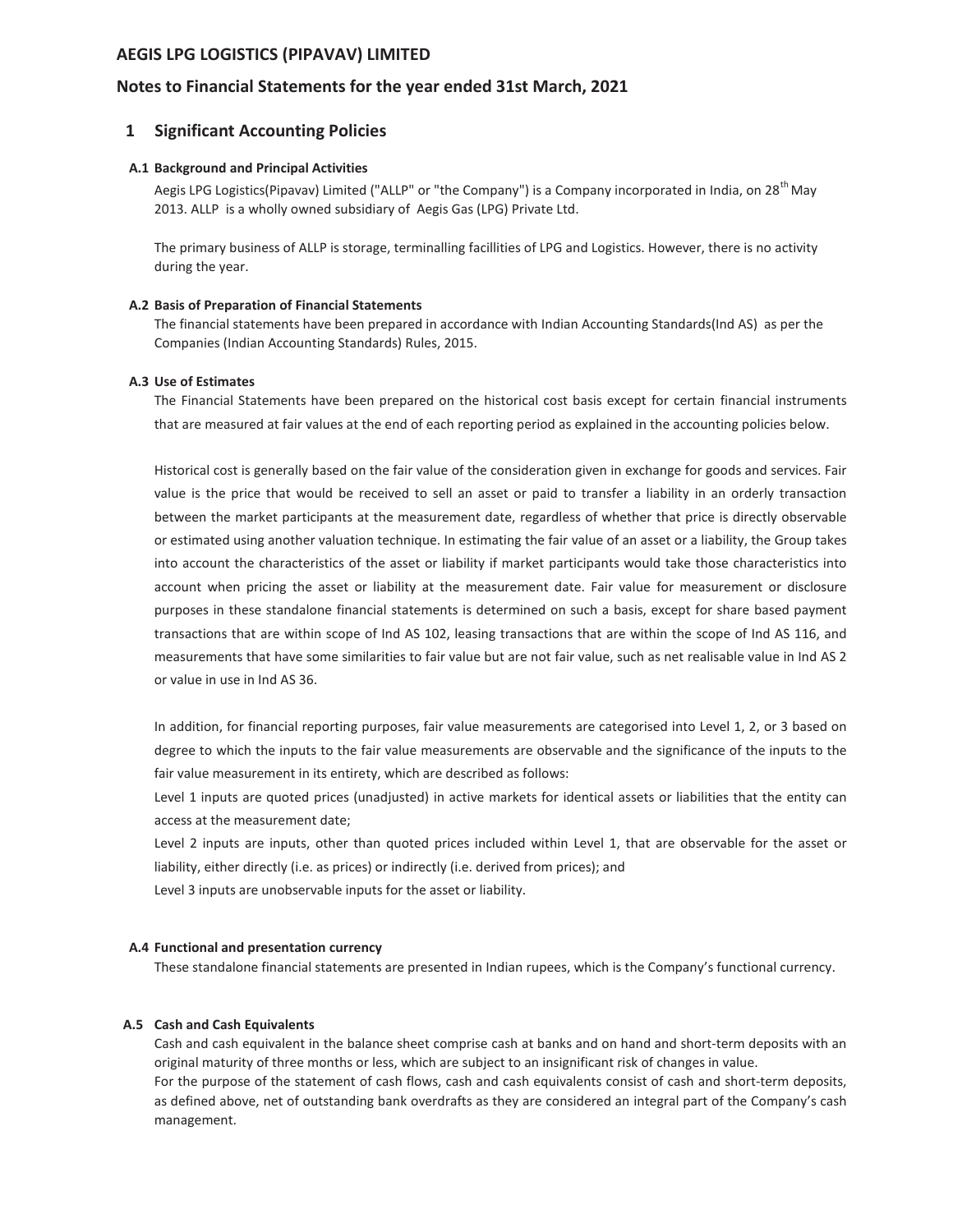#### **Notes to Financial Statements for the year ended 31st March, 2021**

#### **B.1 Revenue Recognition**

Revenue (Income) is recognised when no significant uncertainty as to measurability or collectability exists. Revenue

is measured at the fair value of the consideration received or receivable.

#### **Sale of goods**

The Company evaluates sales and distribution arrangement with supplier whether it is acting as a principal or an agent of the supplier, considering whether it controls the specified goods before it is transferred to customer and based on factors such as primary responsibility for providing goods to customer, inventory risk and pricing latitude. Where the supplier retains control over the specified goods and the Company performs the function of selling and distribution for a margin within a range by acting as an agent, it recognises only the margin (i.e. sales less material cost) as its revenue from such transactions.

#### **Rendering of services**

Service revenue is recognised based on contract terms and on time proportion basis as applicable and excludes Goods and Service tax.

#### **B.2 Employee Benefits**

Short-term employee benefits are expensed as the related service is provided at the undiscounted amount of the benefits expected to be paid in exchange for that service. A liability is recognised for the amount expected to be paid if the Company has a present legal or constructive obligation to pay this amount as a result of past service provided by the employee and the obligation can be estimated reliably.

Contribution to defined schemes such as Provident Fund, Family Pension Fund, Superannuation Fund (in the case of eligible employees) and Employees' State Insurance Scheme are charged to the Statement of Profit and Loss as incurred.

Gratuity liability is defined benefit obligation and is provided for on the basis of an actuarial valuation on projected unit credit method made at the end of each financial year.

The Company's net obligation in respect of defined benefit plans is calculated separately for each plan by estimating the amount of future benefit that employees have earned in the current and prior periods, discounting that amount and deducting the fair value of any plan assets.

The calculation of defined benefit obligations is performed annually by a qualified actuary using the projected unit credit method. When the calculation results in a potential asset for the Company, the recognised asset is limited to the present value of economic benefits available in the form of any future refunds from the plan or reductions in future contributions to the plan.

Remeasurement of the net defined benefit liability, which comprise actuarial gains and losses, the return on plan assets (excluding interest) and the effect of the asset ceiling (if any, excluding interest), are recognised immediately in OCI. Net interest expense (income) on the net defined liability (assets) is computed by applying the discount rate, used to measure the net defined liability (asset), to the net defined liability (asset) at the start of the financial year after taking into account any changes as a result of contribution and benefit payments during the year. Net interest expense and other expenses related to defined benefit plans are recognised in statement of profit and loss.

Long term compensated absences are provided for based on actuarial valuation. The actuarial valuation is done as per projected unit credit method. Actuarial gains/losses are recognized in the other comprehensive income.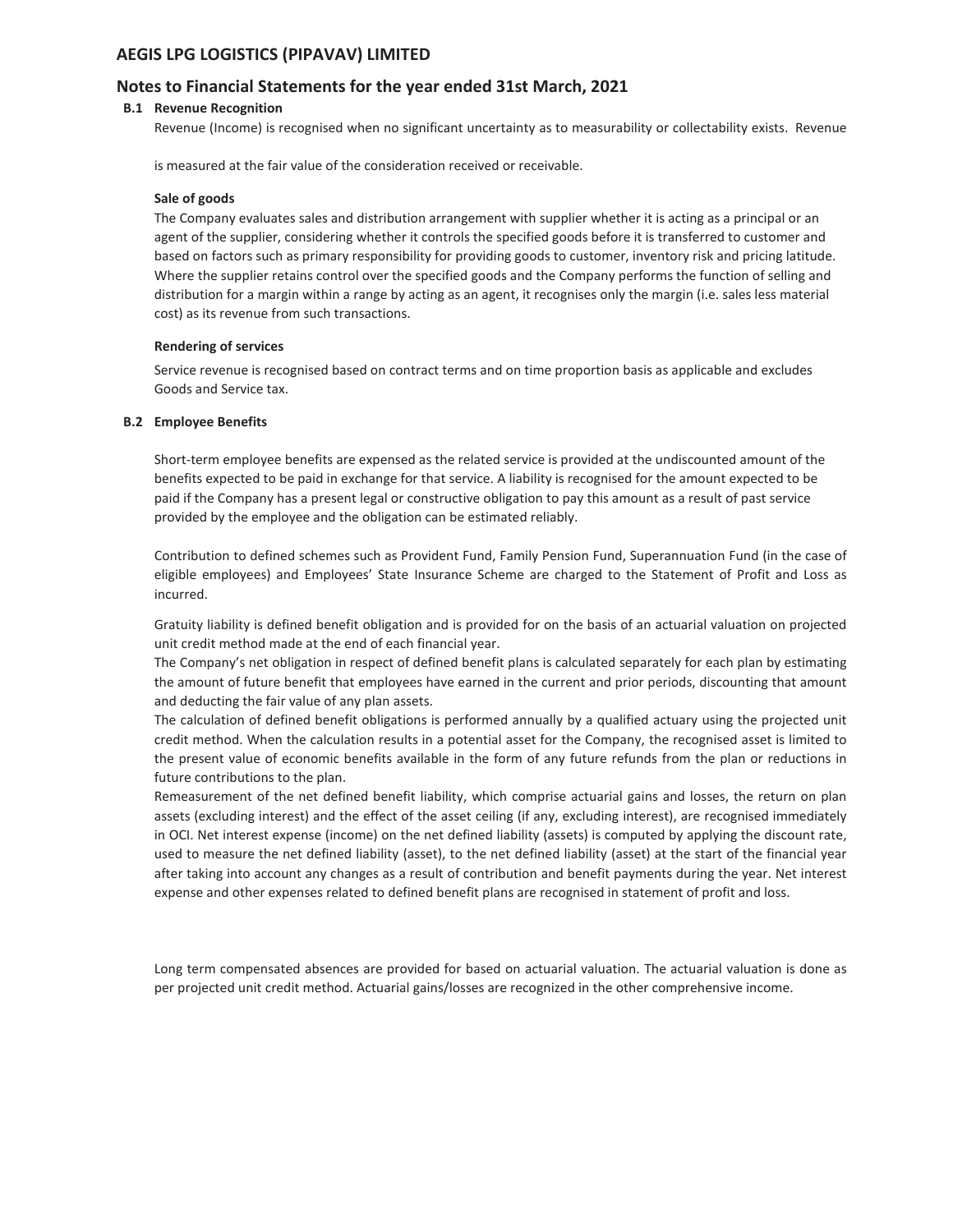#### **Notes to Financial Statements for the year ended 31st March, 2021**

#### **B.3 Foreign Currency Transactions**

#### **Initial recognition**

Foreign currency transactions are recorded in the reporting currency, by applying to the foreign currency amount the exchange rate between the reporting currency and the foreign currency at the date of the transaction.

#### **Subsequent measurement**

At the end of each reporting period, monetary items denominated in foreign currencies are retranslated at the rates prevailing at that date. Non-monetary items carried at the fair value that are denominated in foreign currencies are retranslated at the rates prevailing at the date when the fair value was determined. Non-monetary items that are measured in terms of historical cost in a foreign currency are not retranslated.

#### **B.4 Earning Per Share**

Basic earnings per share are calculated by dividing the net profit for the year attributable to the equity shareholders by the weighted average of the number of equity shares outstanding during the year.

Diluted earnings per share are calculated by dividing the net profit for the year attributable to the equity shareholders by the weighted average of the number of equity shares outstanding during the year as adjusted for the effects of all dilutive potential equity shares.

#### **B.5 Taxes on Income**

#### **Current tax**

The tax currently payable is based on taxable profit for the year. Taxable profit differs from 'profit before tax' as reported in the Statement of Profit and Loss because of items of income or expense that are taxable or deductible in other years and items that are never taxable or deductible. The current tax is calculated using tax rates that have been enacted or substantively enacted by the end of the reporting period.

#### **Deferred tax**

Deferred tax is recognised on temporary differences between the carrying amount of assets and liabilities in the standalone financial statements and the corresponding tax bases used in the computation of taxable profit. Deferred tax liabilities are generally recognised for all taxable temporary differences. Deferred tax assets are generally recognised for all deductible temporary differences to the extent that it is probable that taxable profits will be available against which those deductible temporary differences can be utilised. Such deferred tax assets and liabilities are not recognised if the temporary difference arises from the initial recognition (other than in a business

combination) of assets and liabilities in a transaction that affects neither the taxable profit nor the accounting profit. Deferred tax liabilities are recognised for taxable temporary differences associated with investments in subsidiaries, except where the Company is able to control the reversal of temporary difference and it is probable that the temporary difference will not reverse in the foreseeable future. Deferred tax assets arising from deductible temporary differences associated with such investments and interests are only recognised to the extent that it is probable that there will be sufficient taxable profits against which to utilise the benefits of the temporary differences and they are expected to reverse in the foreseeable future.

The carrying amount of deferred tax assets is reviewed at the end of each reporting period and reduced to the extent that it is no longer probable that sufficient taxable profits will be available to allow all or part of the assets to be recovered.

Deferred tax liabilities and assets are measured at the tax rates that are expected to apply in the period in which the liability is settled or the asset is realised, based on tax rates (and tax laws) that have been enacted or substantively enacted by the end of the reporting period.

The measurement of deferred tax liabilities and assets reflect the tax consequences that would follow from the manner in which the Company expects, at the end of the reporting period, to recover or settle the carrying amount of its assets and liabilities.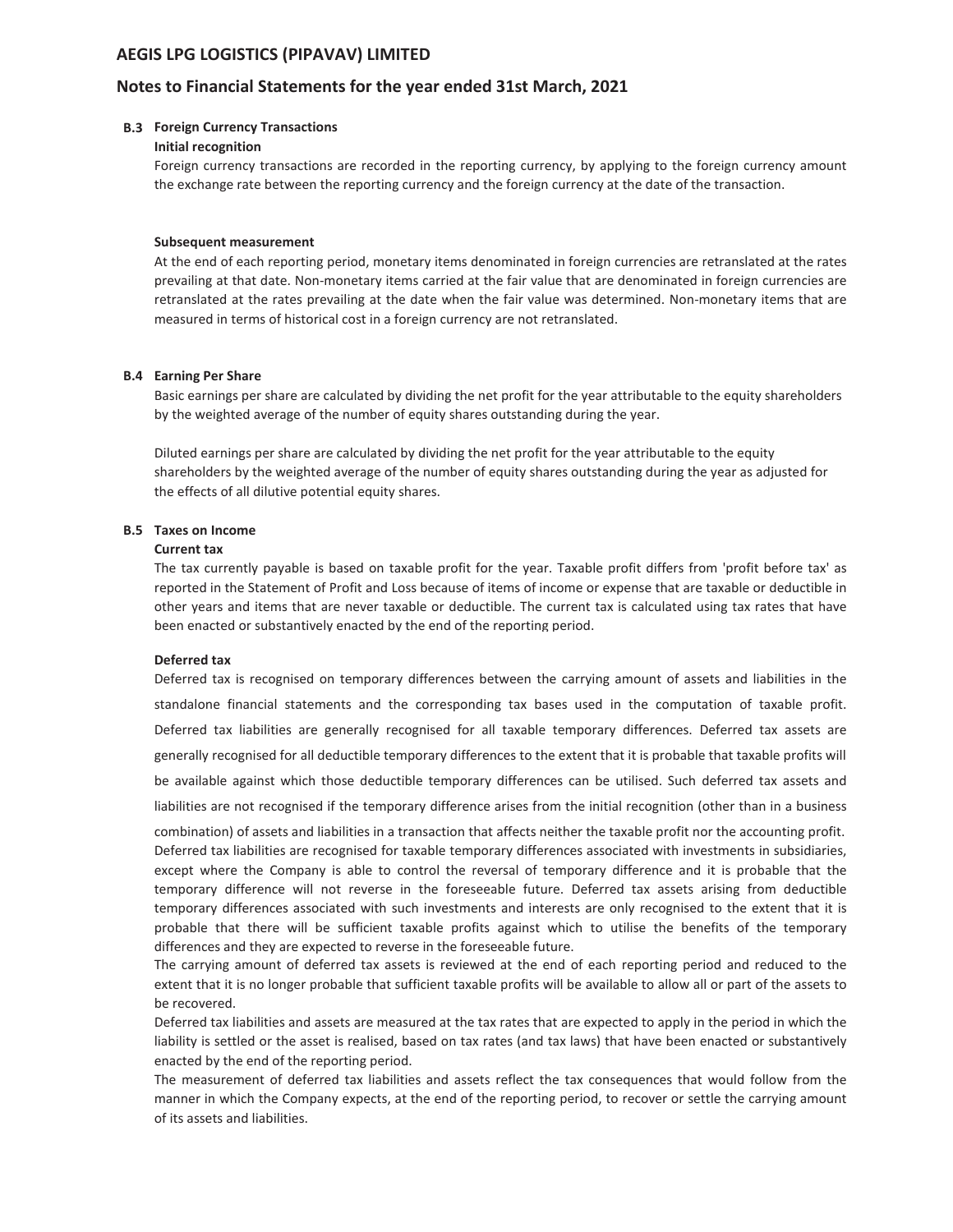#### **Notes to Financial Statements for the year ended 31st March, 2021**

#### **Current and deferred tax for the year**

Current and deferred tax are recognised in Statement of Profit and Loss, except when they relate to items that are

recognised in other comprehensive income or directly in equity, in which case, the current and deferred tax are also

recognised in other comprehensive income or directly in equity respectively.

#### **Minimum alternate tax credit**

Minimum alternate tax credit is recognized as an asset only when and to the extent there is convincing evidence that the Company will pay normal income tax during the specified period. Such asset is reviewed at each balance sheet date and the carrying amount of the MAT credit is written down to the extent there is no longer a convincing evidence to the effect that the Company will pay normal income tax during the specified period.

#### **B.6 Provisions, Contingent Liabilities and Contingent Assets**

A provision is recognized when the Company has a present obligation as a result of past events and it is probable that an outflow of resources will be required to settle the obligation in respect of which a reliable estimate can be made. These are reviewed at each balance sheet date and adjusted to reflect the current best estimates. Contingent liabilities are disclosed in the notes to the financial statements. Contingent assets are not recognized in the financial statements

Further, long term provisions are determined by discounting the expected future cash flows specific to the liability. The unwinding of the discount is recognised as finance cost. A provision for onerous contracts is measured at the present value of the lower of the expected cost of terminating the contract and the expected net cost of continuing with the contract. Before a provision is established, the Company recognises any impairment loss on the assets associated with that contract.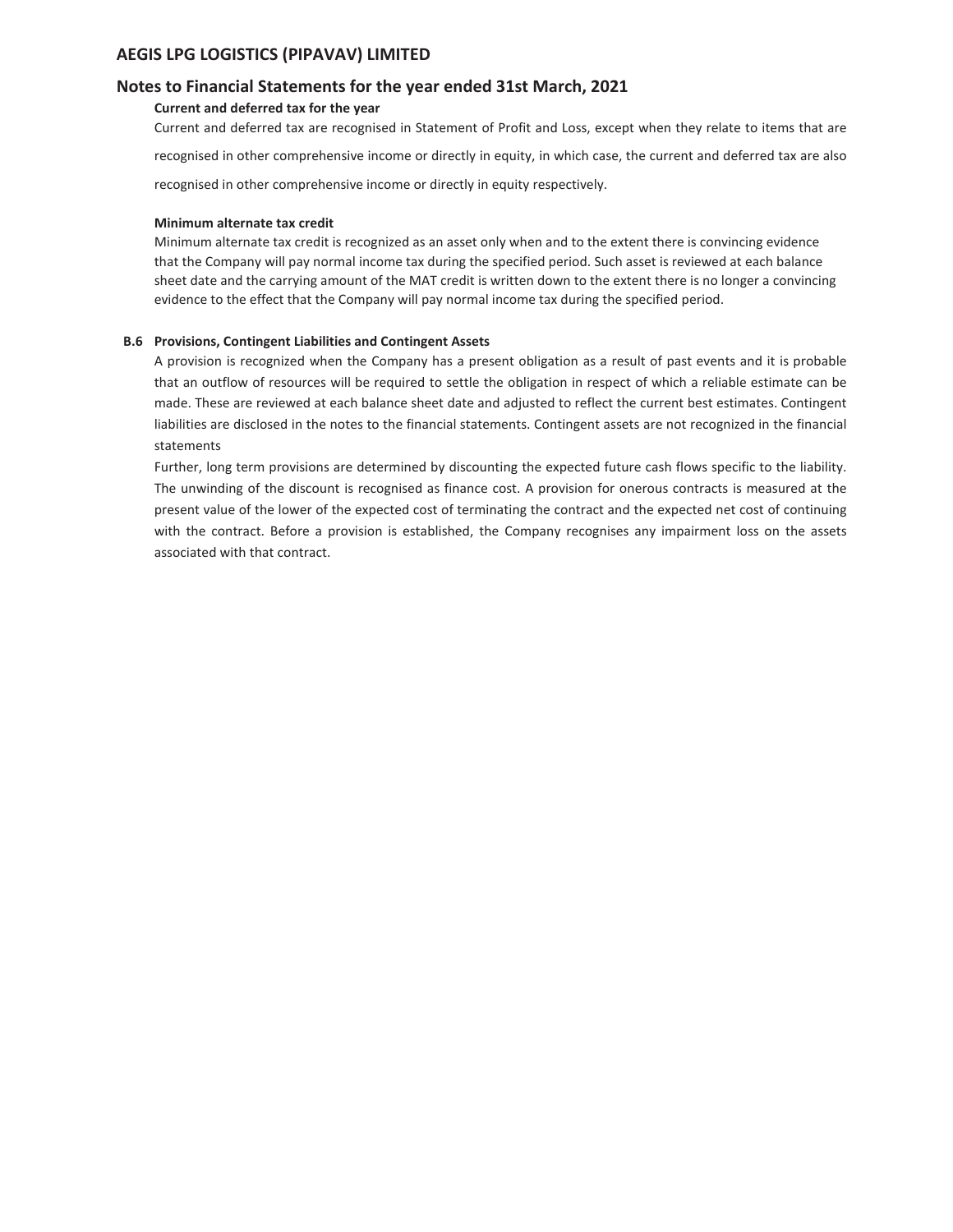## **Notes to Financial Statement for the year ended 31st March, 2021**

**2 Cash & Bank Balances:**

|                                                                           | March 31, 2021 | March 31, 2020 |
|---------------------------------------------------------------------------|----------------|----------------|
|                                                                           | <b>Rupees</b>  | <b>Rupees</b>  |
| <b>Cash and Cash Equivalents:</b><br>Balance with Bank on Current Account | 241,097        | 287,217        |
| TOTAL                                                                     | 241,097        | 287,217        |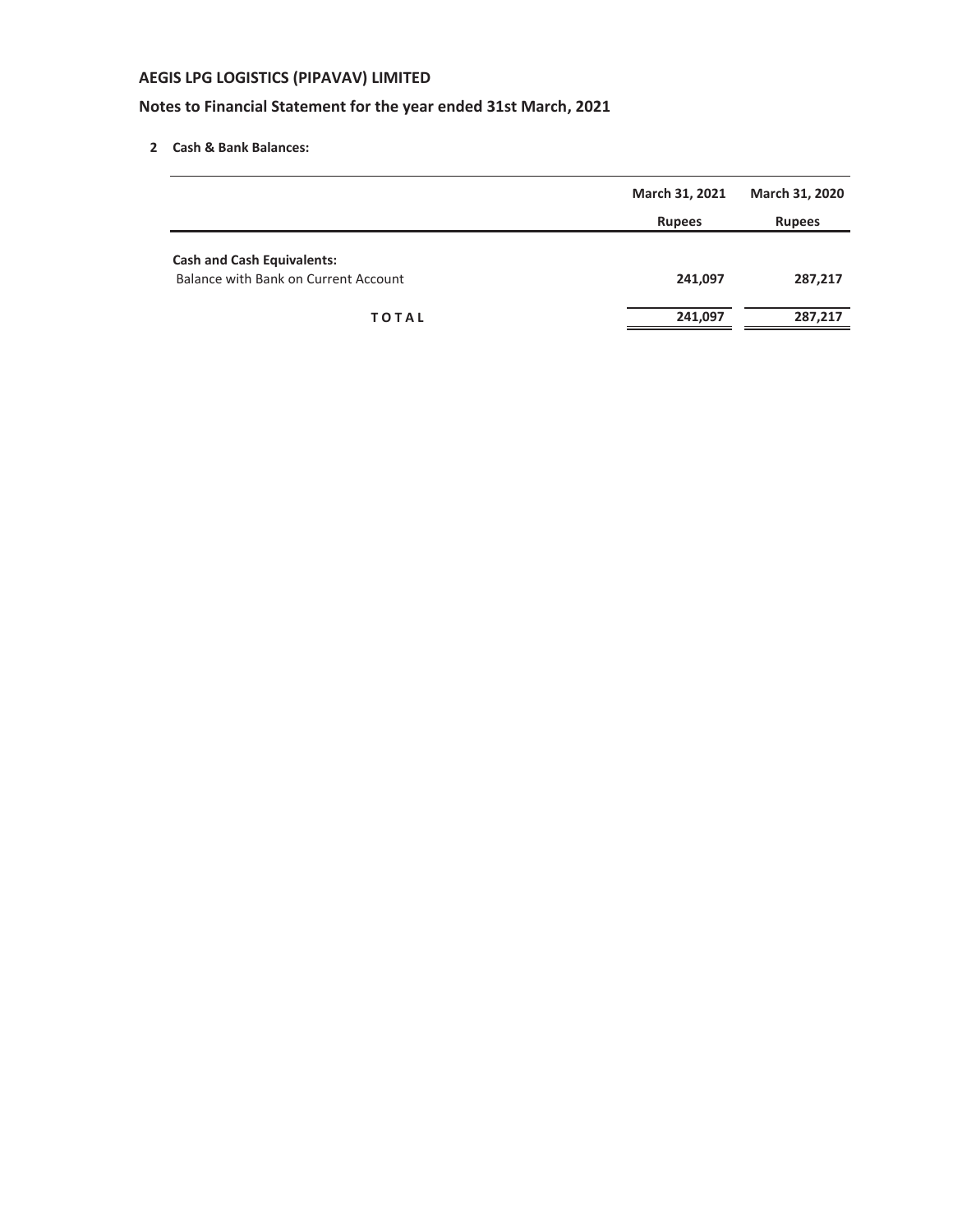#### **Notes to Financial Statement for the year ended 31st March, 2021**

| 2021          | March 31, 2020 |
|---------------|----------------|
| <b>Rupees</b> | <b>Rupees</b>  |
|               |                |
| 1,000,000     | 1,000,000      |
| 1,000,000     | 1,000,000      |
|               |                |
| 500,000       | 500,000        |
|               | 500,000        |
|               | 500,000        |

**a Reconciliation of the number of shares outstanding at the beginning and at the end of the reporting period:**

|                                                              |                            | March 31, 2021 | March 31, 2020             |              |
|--------------------------------------------------------------|----------------------------|----------------|----------------------------|--------------|
| Equity Shares                                                | Number of<br><b>Shares</b> | Amount (Rs.)   | <b>Number</b><br>of Shares | Amount (Rs.) |
| <b>Opening Balance</b><br>Add: Shares issued during the year | 50,000<br>-                | 500,000<br>-   | 50,000                     | 500,000      |
| Outstanding at the end of the year                           | 50,000                     | 500,000        | 50,000                     | 500,000      |

#### **b Terms/Rights attached to Equity Shares:**

The Company has only one class of equity shares having a par value of Rs 10 per share. Each holder of equity shares is entitled to one vote per share. The dividend, if proposed by the Board of Directors, is subject to the approval of the shareholders in the ensuing Annual General Meeting.

In the event of liquidation of the Company, the holders of equity shares will be entitled to receive remaining assets of the Company, after distribution of all preferential amounts. The distribution will be in proportion to the number of equity shares held by the shareholders.

#### **c Details of shareholders holding more than 5% shares in the Company:**

#### **Equity Shares**

|                                              |                            | <b>March 31, 2021</b> |                     | March 31, 2020 |
|----------------------------------------------|----------------------------|-----------------------|---------------------|----------------|
| <b>Name of shareholder</b>                   | Number of<br><b>Shares</b> | % of Holding          | Number<br>of Shares | % of Holding   |
| Aegis Gas (LPG) Private Limited and nominees | 50,000                     | 100.00                | 50,000              | 100.00         |

As per the records of the Company, including its register of shareholders/members and other declarations received from the shareholders regarding the beneficial interest, the above shareholding represents both legal and beneficial ownership of shares.

#### **d Details of shares held by Holding Company:**

**Equity Shares**

| <b>Name of shareholder</b><br>Number of<br>Number<br>% of Holding<br>% of Holding |               | <b>March 31, 2021</b> |           | <b>March 31, 2020</b> |
|-----------------------------------------------------------------------------------|---------------|-----------------------|-----------|-----------------------|
|                                                                                   |               |                       |           |                       |
|                                                                                   | <b>Shares</b> |                       | of Shares |                       |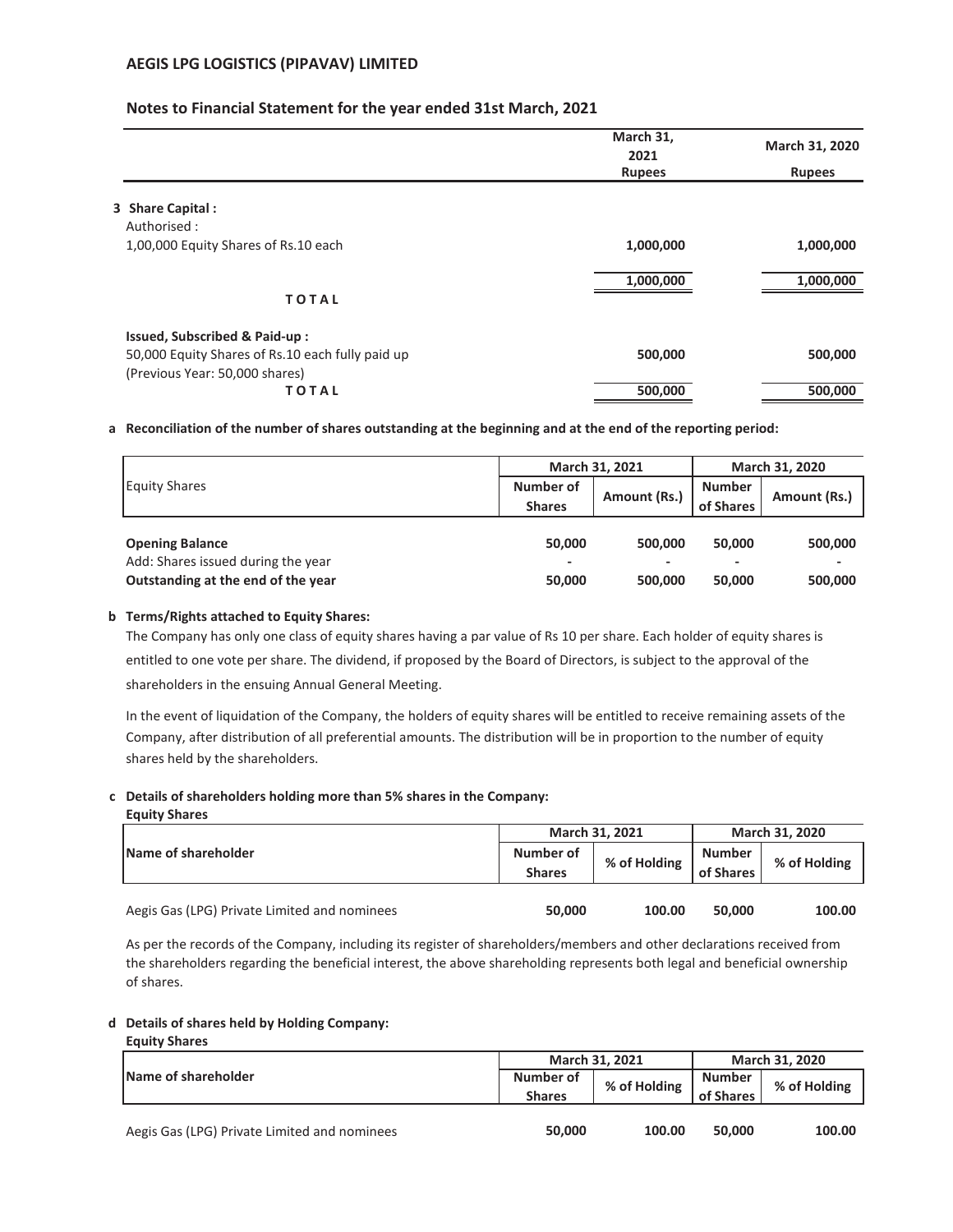## **Notes to Financial Statement for the year ended 31st March, 2021**

## **4 Reserves and Surplus:**

|   |                                                                                                                      | March 31, 2021          | March 31, 2020          |
|---|----------------------------------------------------------------------------------------------------------------------|-------------------------|-------------------------|
|   |                                                                                                                      | <b>Rupees</b>           | <b>Rupees</b>           |
|   | Profit and loss account                                                                                              | (270, 703)              | (230, 483)              |
|   | TOTAL                                                                                                                | (270, 703)              | (230, 483)              |
|   | 4.1 Profit and Loss account<br>Balance at beginning of year<br>Add: Loss for the year<br><b>Less: Appropriations</b> | (230, 483)<br>(40, 220) | (188, 243)<br>(42, 240) |
|   | <b>Transferred to General Reserve</b><br><b>Balance at end of year</b>                                               | (270, 703)              | (230, 483)              |
| 5 | <b>Trade Payables:</b>                                                                                               |                         |                         |
|   |                                                                                                                      | March 31, 2021          | March 31, 2020          |
|   |                                                                                                                      | <b>Rupees</b>           | <b>Rupees</b>           |
|   | Due to Micro, Small and Medium Enterprises<br>Others                                                                 | 11,800                  | 17,700                  |
|   | <b>TOTAL</b>                                                                                                         | 11,800                  | 17,700                  |
| 6 | <b>Other Expenses</b>                                                                                                |                         |                         |
|   |                                                                                                                      | March 31, 2021          | March 31, 2020          |
|   |                                                                                                                      | <b>Rupees</b>           | <b>Rupees</b>           |
|   | Rates & Taxes<br>Legal & Professional Fees<br><b>Bank Charges</b>                                                    | 6,000<br>34,220         | 5,660<br>36,580         |
|   | <b>TOTAL</b>                                                                                                         | 40,220                  | 42,240                  |
|   |                                                                                                                      |                         |                         |